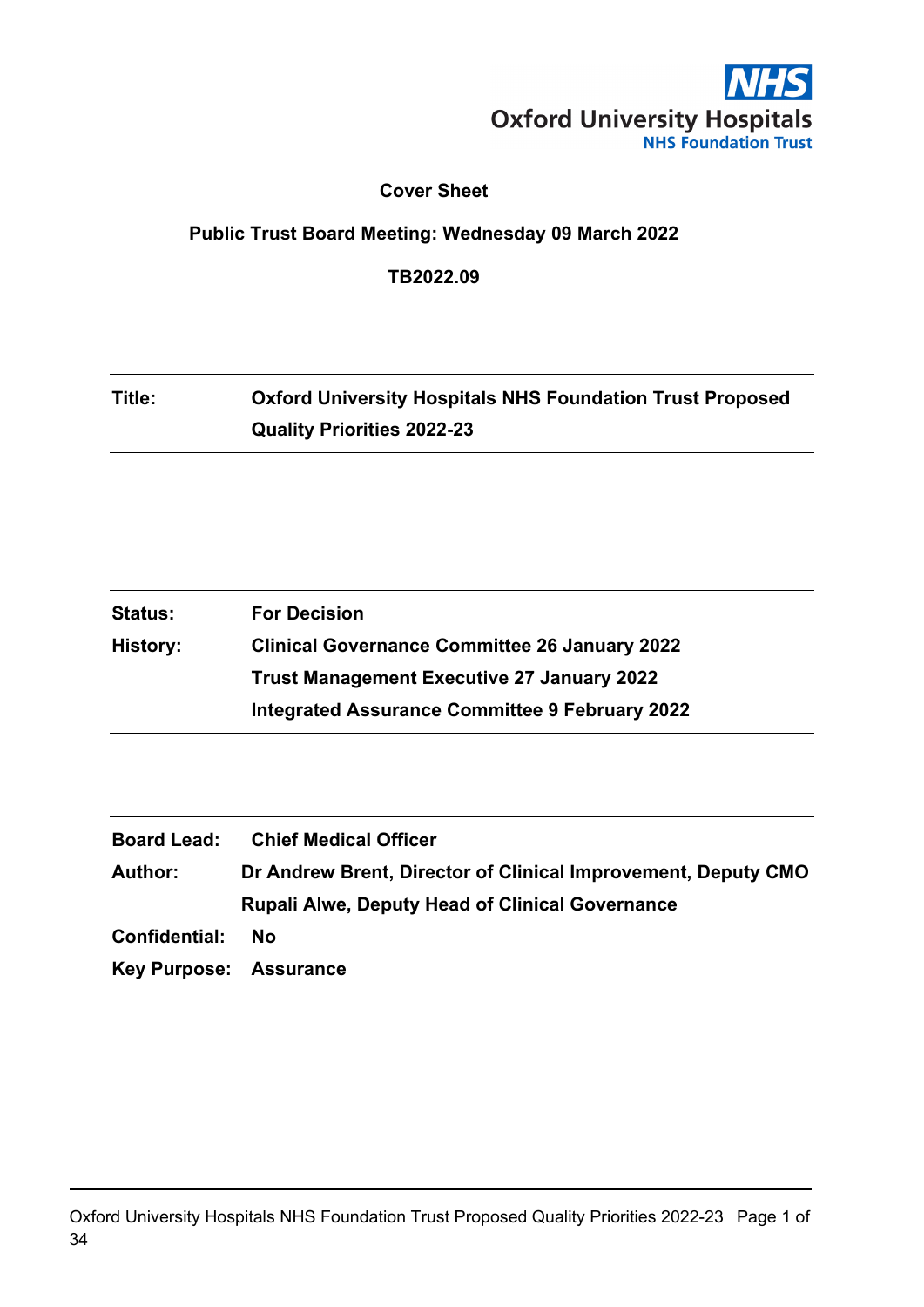# **Executive Summary**

- 1. The Quality Account contains commitments to areas of work referred to as Quality **Priorities**
- 2. This paper presents the proposals for the 2022-23 Quality Priorities.
- 3. The Quality Conversation Event to select the 2022-23 Quality Priorities had been scheduled for January but was cancelled due to the COVID-19 pandemic. In lieu of the Quality Conversation Event a process of internal stakeholder engagement has taken place to propose Quality Priorities for 2022/23.
- 4. The proposed Quality Priorities for 2022/23 have been approved by the Clinical Governance Committee and Trust Management Executive for submission to Trust Board and are aligned with NHSE/I CQUINs and planning requirements for 2022/23.
- 5. The Patient Experience, Membership & Quality (PEMQ) Committee have also been engaged in this process, and PEMQ feedback on the proposed quality priorities incorporated into this paper.
- 6. The next public engagement event will be planned in the summer, in lieu of the cancelled Quality Conversation. At this event it is planned that key stakeholders such as patients, carers, staff, Governors, and commissioners will hear about progress with the 2022 23 Quality Priorities.

### **Recommendations**

7. The Trust Board is asked to approve the 2022-23 Quality Priorities.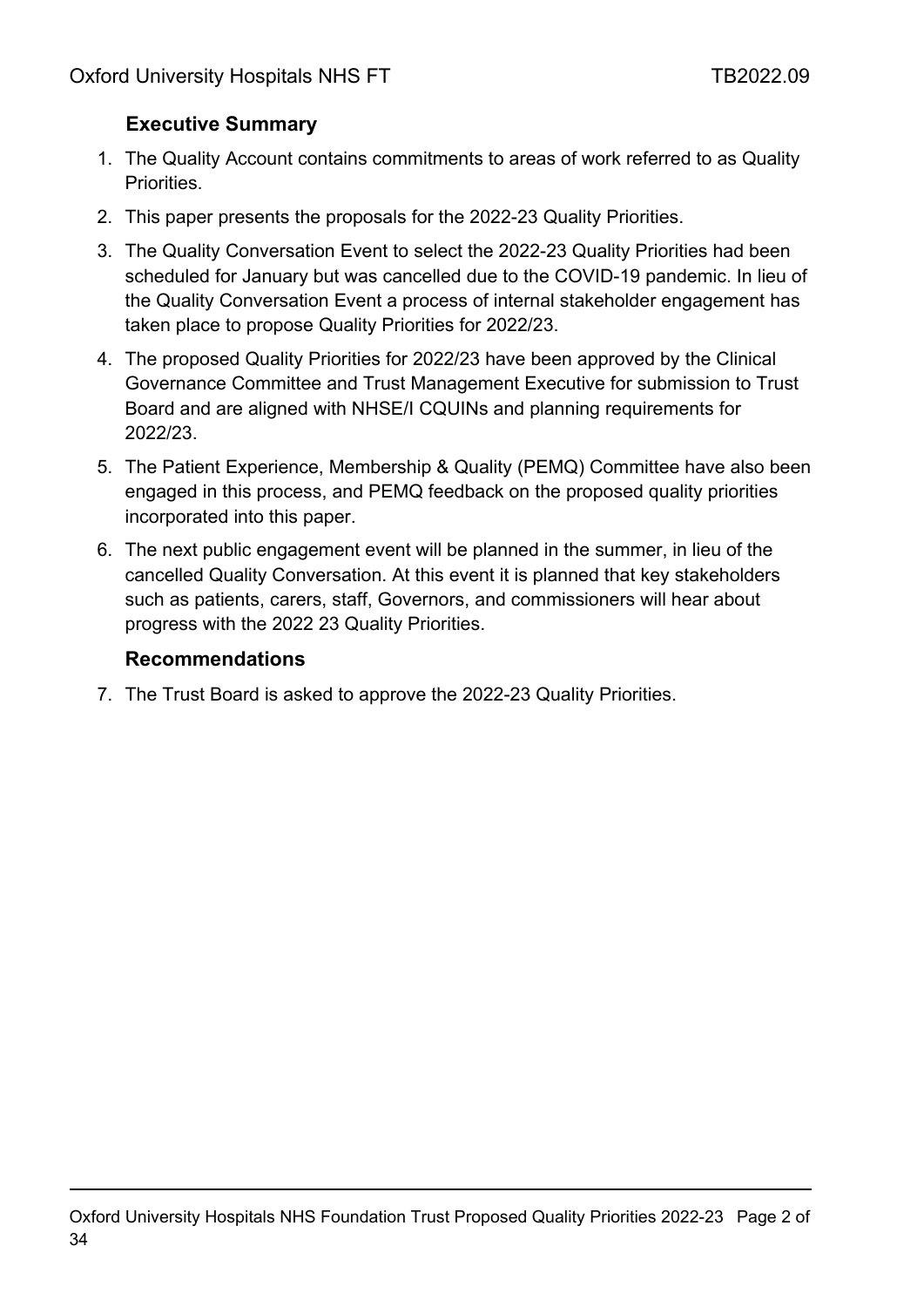# **Oxford University Hospitals NHS Foundation Trust Proposed Quality Priorities 2022-23**

## **1. Background**

- 1.1.OUH aims to deliver and assure patients they are receiving the very best quality of care. NHS Improvement requires all NHS Foundation Trusts to produce reports on the quality of care as part of their annual reports. Quality reports allow trusts to be held accountable by the public and other stakeholders.
- 1.2.Foundation Trusts are required by the Health Act 2009, and in the terms set out in the National Health Service (Quality Accounts) Regulations 2010 ('the quality accounts regulations'), to publish quality accounts each year.
- 1.3.The Quality Conversation Event to select the 2022-23 Quality Priorities had been scheduled for January but was cancelled due to the COVID-19 pandemic.
- 1.4.In lieu of the Quality Conversation Event a process of internal stakeholder engagement has taken place to propose Quality Priorities for 2022/23, including agreeing which of the current Quality Priorities should be rolled into 2022-23, and considering other proposals and suggestions for new Quality Priorities.
- 1.5.The consolidated list of proposed Quality Priorities for 2022/23 have been approved by the Clinical Governance Committee & Trust Management Executive and are aligned with NHSE/I CQUINs and planning requirements for 2022/23.
- 1.6.The Patient Experience, Membership & Quality (PEMQ) Committee have been engaged in this process. The proposed quality priorities have been shared with PEMQ members, and their feedback collated and shared with the CMO through the PEMQ Chair and incorporated into this paper.
- 1.7.The next public engagement event will be planned in the summer, in lieu of the cancelled Quality Conversation. At this event it is planned that key stakeholders such as patients, carers, staff, Governors, and commissioners will hear about progress with the 2022 23 Quality Priorities.

## **2. 2022-23 Proposed Quality Priorities**

2.1.The following proposed Quality Priorities for 2022/23 have been developed with OUH stakeholder input, taking account of NHSE/I planning requirements and CQUINs for 2022/23. They have been approved by the Clinical Governance Committee & The Management Executive.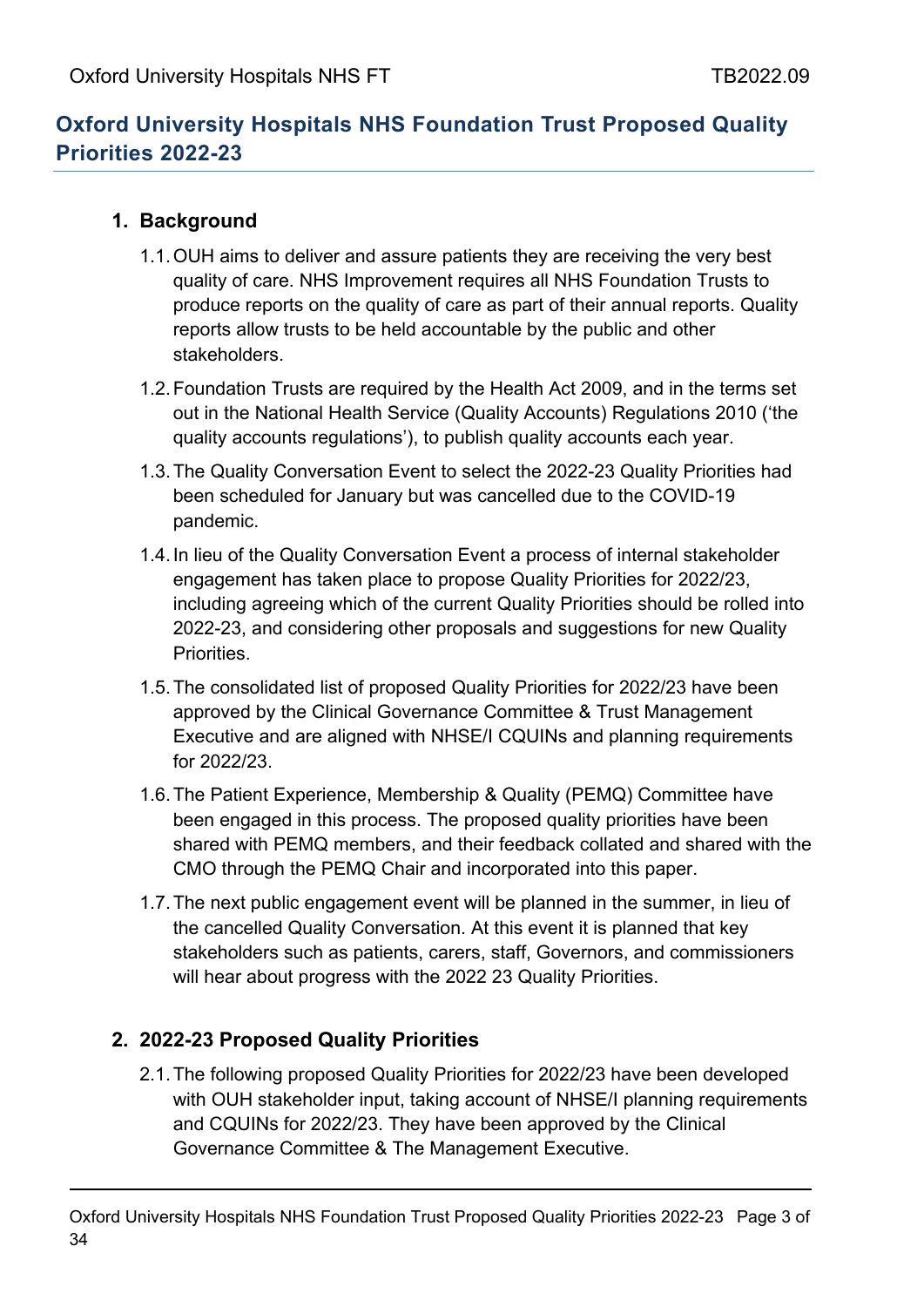2.2.As required, there are a total of 9 Quality Priorities, with 3 in each category:

### **Patient Safety**

- 2.2.1. Triangulation of complaints, claims, incidents and inquests
- 2.2.2. Reducing Pressure Ulcers
- 2.2.3. Medication safety Insulin and Opiates

### **Clinical Effectiveness**

- 2.2.4. Results endorsement
- 2.2.5. Introduce and embed use of a surgical Morbidity Dashboard
- 2.2.6. Embed QI methodology more widely in the Trust

### **Patient Experience**

- 2.2.7. Reduce incidents of violence, aggression
- 2.2.8. Transition of children to adult services
- 2.2.9. Staff health and wellbeing: Growing stronger
- 2.3.Appendix 2 provides further details on each of the Proposed Quality Priorities for 2022-23.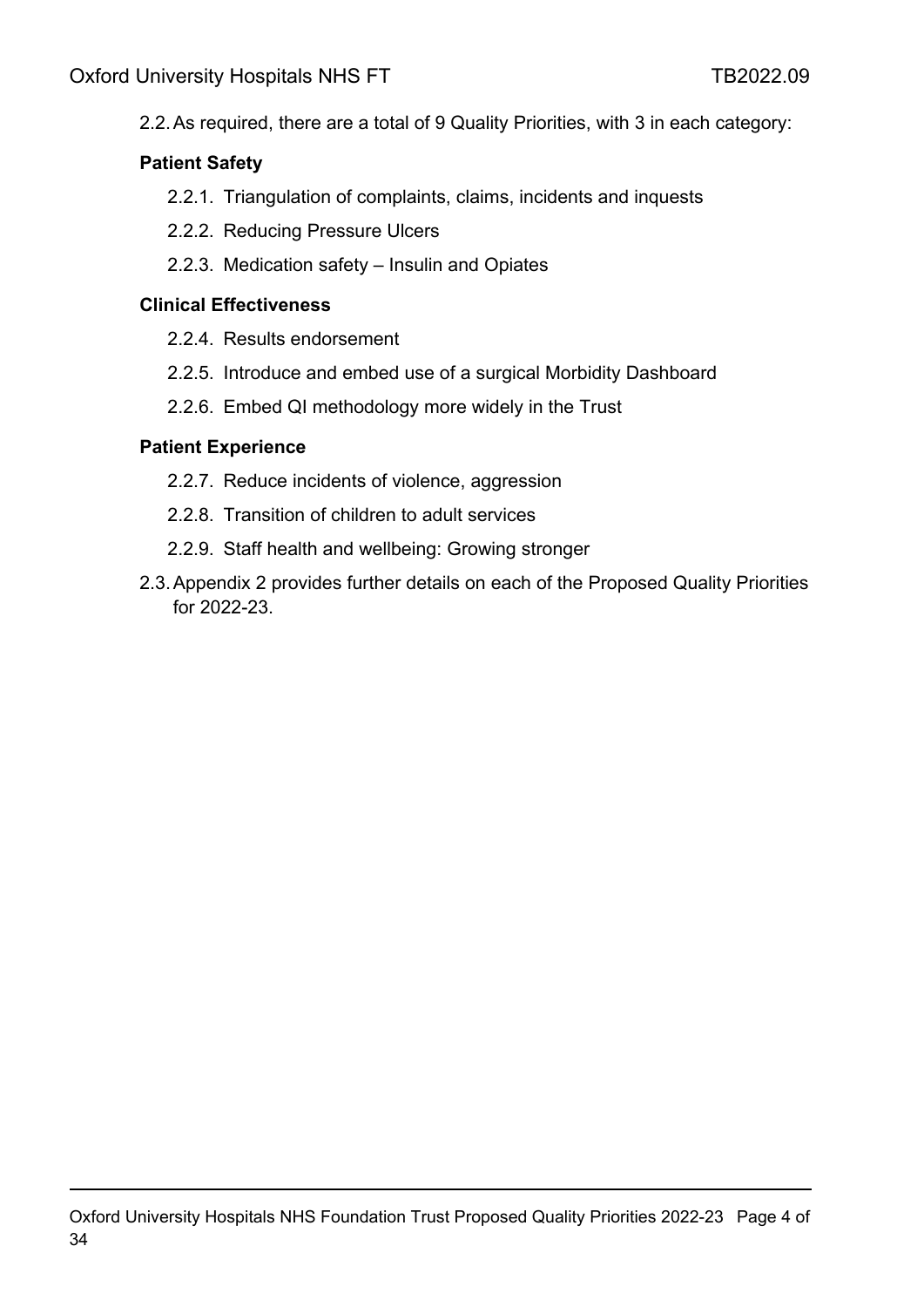## **3. Previous Quality Priorities and update on progress**

- 3.1.This paper contains an update on the progress to date against some of the previous year's (2019-20 and 2020-21) Quality Priority. The update provides summary of the effectiveness of some of the previous priorities including whether change has been sustained. The COVID-19 pandemic has had an impact on delivery in the last two years as focus has necessarily been on pandemic management.
- 3.2.The updates provide assurance on QP being embedded in the Trust as standard contract and remains a focus and priority for clinical teams across all divisions.

| <b>Quality Priority</b>                                                                | Update on effectiveness and whether change has been sustained.                                                                                                                                                                                                                                                                                                                                                                                                                                                    |
|----------------------------------------------------------------------------------------|-------------------------------------------------------------------------------------------------------------------------------------------------------------------------------------------------------------------------------------------------------------------------------------------------------------------------------------------------------------------------------------------------------------------------------------------------------------------------------------------------------------------|
| <b>Patient Safety</b>                                                                  |                                                                                                                                                                                                                                                                                                                                                                                                                                                                                                                   |
| <b>Patient Safety</b><br><b>Response Teams</b>                                         | PSR is a success story and continues Mon - Fri and covers all<br>moderate and above impact incidents including those from the<br>weekend/Bank Holidays.                                                                                                                                                                                                                                                                                                                                                           |
|                                                                                        | Between April to December 2021 inclusive 777 incidents were<br>reviewed at PSR, 26 visits to support staff/patients and 62 incidents<br>were re-graded.                                                                                                                                                                                                                                                                                                                                                           |
| <b>Reducing Never</b><br>Events- particularly<br>around safe surgery<br>and procedures | Never Events reduced from 11 in 18/19 to 7 in 19/20, 2 in 20/21 and<br>4 so far in 21/22. Compliance with WHO checklist is always over 99<br>% and 100% in many months. To-date 32 LocSSIPs have been<br>produced, reviewed, approved and published via the Safer Surgery<br>& Procedures Implementation Group (SSPIG). Internal Assurance<br>on the outputs from SSPIG produced a Significant Assurance with<br>minor improvement opportunities outcome. The action plan is<br>progressed and monitored in SSPIG |
| Implement NEWS2<br>across OUH during<br>2020-21.                                       | NEWS2 was launched in the Trust on the SEND platform on the<br>27 <sup>th</sup> April 2021. This is used in all adult in-patient areas. Paper<br>versions of the NEWS 2 scoring and escalation criteria have been<br>made available in the event of a downtime and for those areas who<br>do not use the electronic SEND platform.                                                                                                                                                                                |
| <b>Safety Huddles</b>                                                                  | Safety Huddles have been now embedded in all clinical areas.<br>These take place daily/several times/day across all areas of the<br>Trust and there is now a MyAssure audit that Divisions undertake to<br>check compliance.                                                                                                                                                                                                                                                                                      |
| Insulin safety                                                                         | Systems that have been developed have worked well and have<br>been able to highlight people who have experienced NaDIA harms.<br>Work around this QP continues into 22/23                                                                                                                                                                                                                                                                                                                                         |
| Reducing stillbirths                                                                   | OUHT's stillbirth rate per 1000 births is currently meeting the target<br>set out in 'Saving babies' Lives' care bundle Version 2. The data<br>represents an overall reduction in the numbers of families who have<br>not had to live through the devastation of stillbirth. The team                                                                                                                                                                                                                             |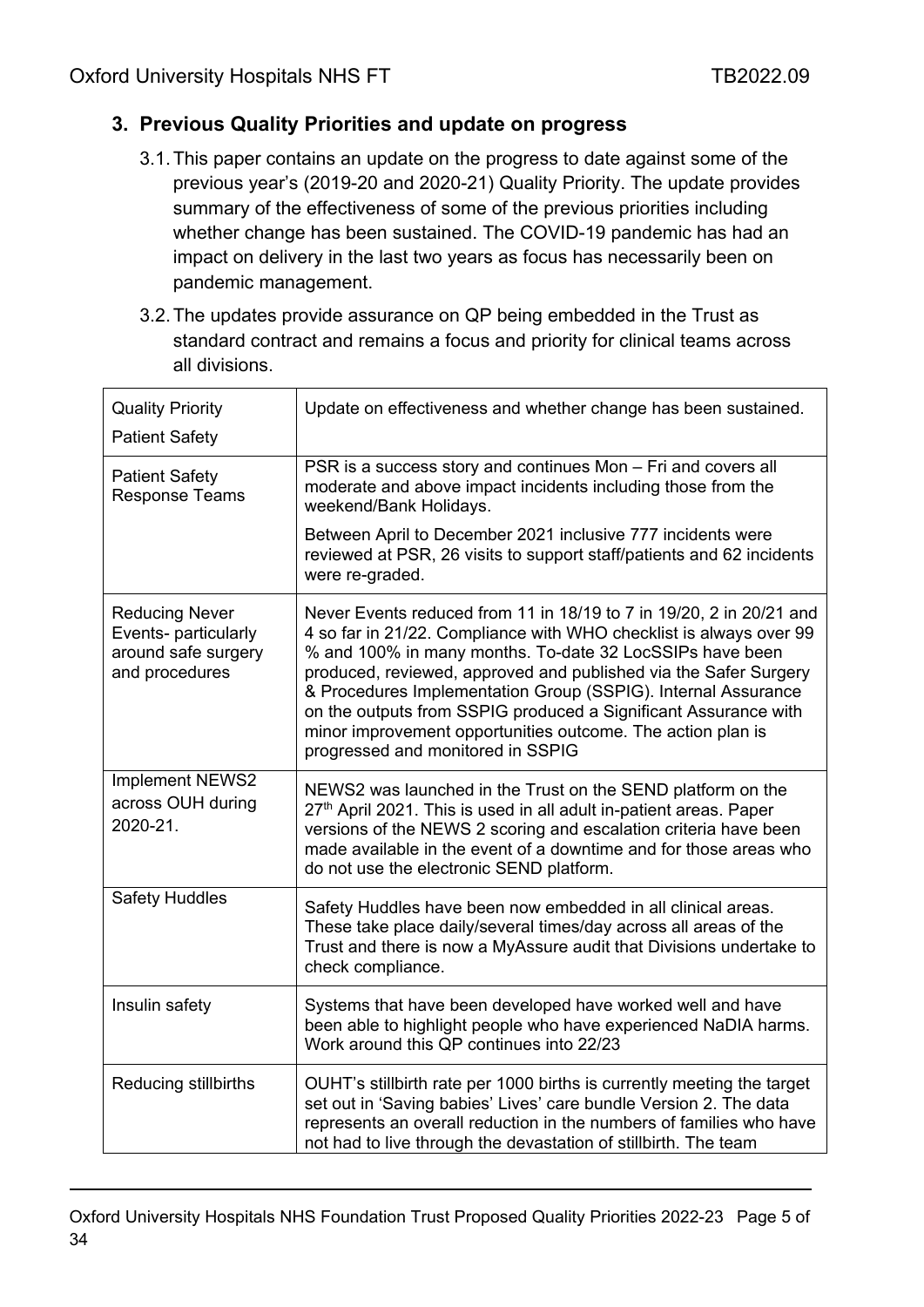|                                                                                | continue to work towards all elements of SBLCBv2 to further<br>improve in this area.                                                                                                                                                                                                                                                                                                                                                                                                                                                                                                                                                                                                                                                                                                                                                                                                                                                                                                                                                     |
|--------------------------------------------------------------------------------|------------------------------------------------------------------------------------------------------------------------------------------------------------------------------------------------------------------------------------------------------------------------------------------------------------------------------------------------------------------------------------------------------------------------------------------------------------------------------------------------------------------------------------------------------------------------------------------------------------------------------------------------------------------------------------------------------------------------------------------------------------------------------------------------------------------------------------------------------------------------------------------------------------------------------------------------------------------------------------------------------------------------------------------|
| Psychological<br>Medicine                                                      | Tele-psychiatry provision has been established for the Horton and<br>other OUH sites. On-going technical and practical challenges<br>currently limit its use. Service expansion has continued but in some<br>areas (e.g. haematology) this has been limited by available<br>resources.                                                                                                                                                                                                                                                                                                                                                                                                                                                                                                                                                                                                                                                                                                                                                   |
| Staff health and<br>wellbeing                                                  | In our 2020 staff survey we saw positive wellbeing improvements<br>with a 6% increase from 27% to 33% in "my organisation definitely<br>takes positive action on HWB" and above the 31.7% national<br>average. The 2021 embargoed staff survey results show further<br>positive improvements in this feedback and our Growing Stronger<br>Together wellbeing quality priority continues into 2022/23.                                                                                                                                                                                                                                                                                                                                                                                                                                                                                                                                                                                                                                    |
| Patients who have their<br>procedure cancelled.                                | The delivery of this QP was halted due to the COVID-19. The<br>patient experience strategy for the Trust for 2022 - 26 which is<br>currently being drafted is envisaged to cover the work involved<br>around this quality priority.                                                                                                                                                                                                                                                                                                                                                                                                                                                                                                                                                                                                                                                                                                                                                                                                      |
| Reducing the number<br>of patients with an<br>extended length of stay<br>(LOS) | Extended length of stay surveillance and reduction remains a focus<br>and priority for clinical teams across all divisions to keep to our<br>trajectory and below the National Target. As of 31 <sup>st</sup> January 2022<br>12.7%, (113) of 886 adult inpatients had a length of stay over 21<br>days.                                                                                                                                                                                                                                                                                                                                                                                                                                                                                                                                                                                                                                                                                                                                 |
| To minimize the<br>occurrence of<br>nosocomial COVID-19<br>in the OUH          | 7 Key Points to Prevent Hospital Community Acquired Infection<br>(HCAI) during the COVID-19 pandemic successfully launched. Trust<br>internal auditors BDO findings report good knowledge across the<br>MDT around 7 steps, identifies some actions around ventilator<br>associated pneumonia (VAP). Task & Finish Group to review VAP<br>bundles and delivery of them. This Quality priority was continued<br>from the previous year (2020-21) and remains focussed on reducing<br>opportunities for SARS- CoV2 transmission, considering both<br>patients and staff (e.g., patient triage and pathways, diagnostics,<br>patient placement, social distancing, cleaning, communications,<br>education). A COVID-19 safety audit was introduced for areas to<br>review compliance with safety factors such as personal protective<br>equipment, social distancing, and ventilation. The Trust abides by the<br>PHE guidelines for PPE; this is kept under regular review and<br>discussed at COVID-19 Clinical Forum and Steering Group. |

3.4.Appendix 2 details provides updates on the progress against previous years' (2019-20 and 2020-21) Quality Priorities.

## **4. Recommendations**

4.1.The Trust Board is asked to approve the 2022-23 Quality Priorities.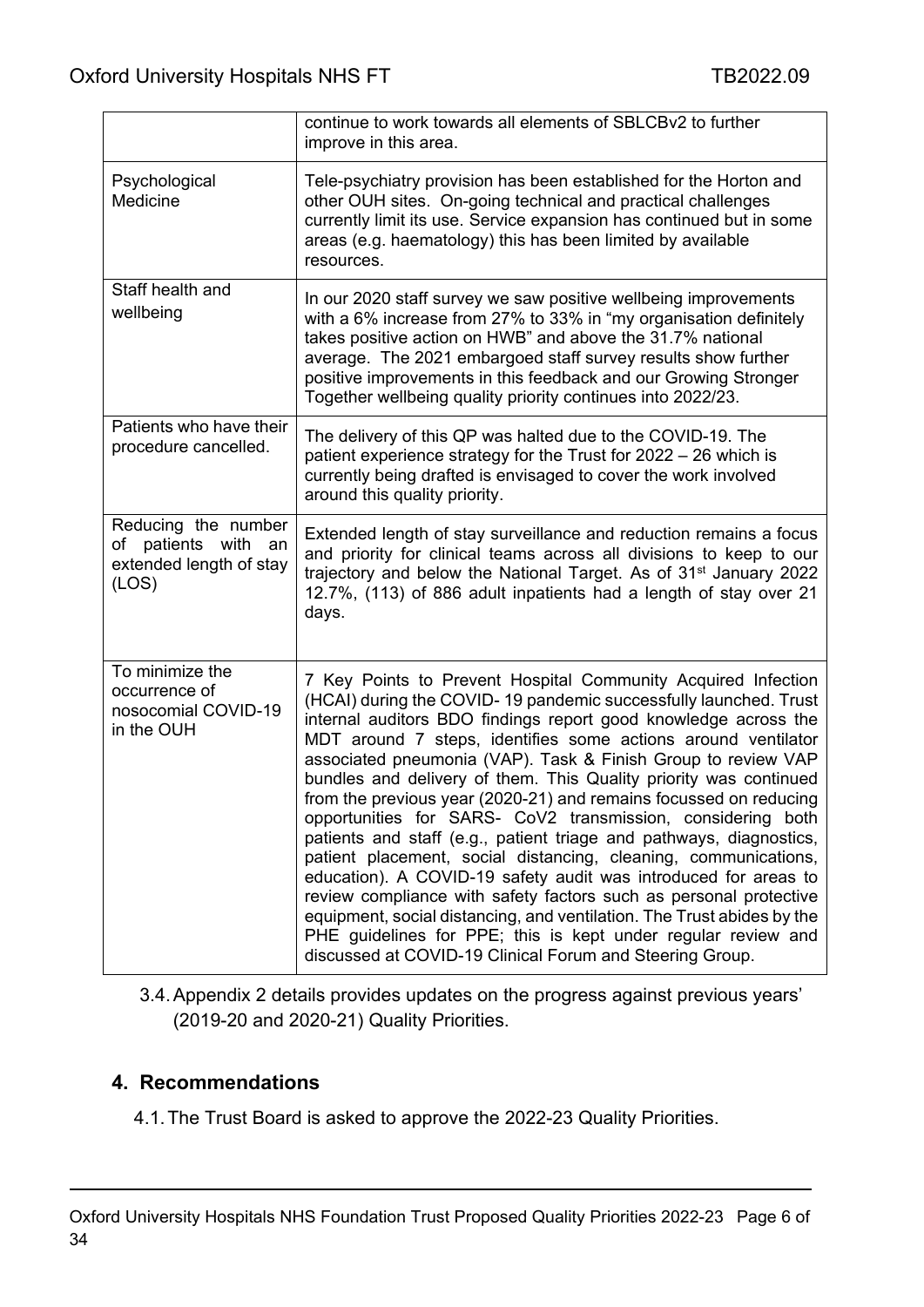

Appendix 1: Proposed Quality Priorities 2022-23

| <b>Proposed Quality Priority 2022-23</b>                                                                                                                                                                                                                                                                                                                                                                                                                                                                                                                                                                                         | How we will evaluate success                                                                                                                                                                                                                                                                                                                                                                                                                                                                                                                                                                                                                                                                                                                                                                                                                                                                                                                                                                                                                                                                                       | <b>Executive Lead</b>                                                                                                                            |
|----------------------------------------------------------------------------------------------------------------------------------------------------------------------------------------------------------------------------------------------------------------------------------------------------------------------------------------------------------------------------------------------------------------------------------------------------------------------------------------------------------------------------------------------------------------------------------------------------------------------------------|--------------------------------------------------------------------------------------------------------------------------------------------------------------------------------------------------------------------------------------------------------------------------------------------------------------------------------------------------------------------------------------------------------------------------------------------------------------------------------------------------------------------------------------------------------------------------------------------------------------------------------------------------------------------------------------------------------------------------------------------------------------------------------------------------------------------------------------------------------------------------------------------------------------------------------------------------------------------------------------------------------------------------------------------------------------------------------------------------------------------|--------------------------------------------------------------------------------------------------------------------------------------------------|
| <b>Patient Safety</b>                                                                                                                                                                                                                                                                                                                                                                                                                                                                                                                                                                                                            |                                                                                                                                                                                                                                                                                                                                                                                                                                                                                                                                                                                                                                                                                                                                                                                                                                                                                                                                                                                                                                                                                                                    |                                                                                                                                                  |
| <b>Triangulation of learning from claims</b><br>with incidents, inquests and complaints<br>Potential safety issues are raised internally<br>through the incident reporting system, and<br>externally through complaints and patient<br>liaison, safeguarding enquiries (under<br>Section 42 of the Care Act 2014),<br>deprivation of liberties safeguards (under<br>the Mental Capacity Act 2005), legal<br>claims, and Coronial inquests.<br>Building on last year's quality priority, the<br>aim is to strengthen the triangulation of<br>learning from all these sources, with a<br>particular focus on learning from claims. | <b>Action 1:</b> Review learning from all claims notified to NHS<br>Resolution in the last 5 years in accordance with GIRFT<br>litigation data pack dated May 2021 and "Learning from<br>Litigation Claims" GIRFT/NHS Resolution best practice<br>published February 2021<br><b>Action 2:</b> Summarise and triangulate learning from claims<br>with learning from incidents, inquests and complaints.<br>Identify the core 8 GIRFT learning themes that might<br>prevent future claims/complaints.<br>• Review GIRFT $4th$ quartile specialty claims by 31 May<br>2022.<br>• Review GIRFT $1^{st}$ -3 <sup>rd</sup> quartile specialty claims by 30<br>September 2022.<br>• Claims are being reviewed in order of priority according<br>to GIRFT Litigation Data Pack national benchmarking of<br>the average cost of litigation per activity for each<br>specialty starting with the specialties in Quartile 4 (red)<br><b>Action 3:</b> In depth analysis of four clinical specialties with<br>development of training tools and documentation to reduce<br>future claims, incidents and complaints. (Suggested | Professor Meghana Pandit,<br>Chief Medical Officer; Sam<br>Foster, Chief Nursing<br>Officer; and Eileen Walsh,<br><b>Chief Assurance Officer</b> |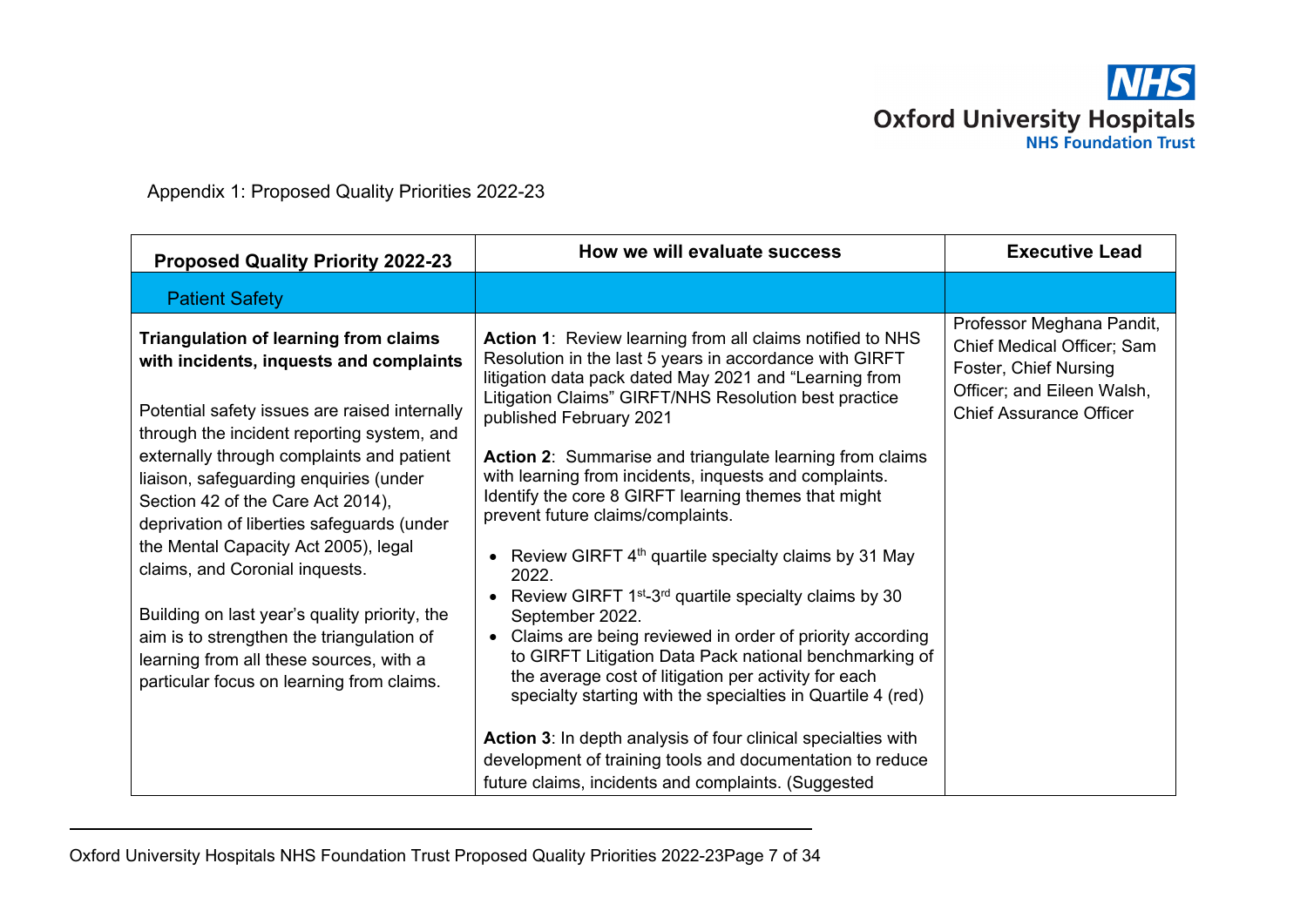|                                                                                                                                                                                                                                                                                                                                                  | specialities are Neurosurgery, Trauma & Orthopaedics,<br>Emergency Department and Obstetrics); one specialty each<br>quarter in accordance with order of proiorty identified by<br><b>GIRFT Litigation Data Pack and NHS Resolution's CNST</b><br>scorecard.                                                                                                                                                                                                                                                                                                                                                                                                                                                                                                                                                                                                                                  |                                       |
|--------------------------------------------------------------------------------------------------------------------------------------------------------------------------------------------------------------------------------------------------------------------------------------------------------------------------------------------------|-----------------------------------------------------------------------------------------------------------------------------------------------------------------------------------------------------------------------------------------------------------------------------------------------------------------------------------------------------------------------------------------------------------------------------------------------------------------------------------------------------------------------------------------------------------------------------------------------------------------------------------------------------------------------------------------------------------------------------------------------------------------------------------------------------------------------------------------------------------------------------------------------|---------------------------------------|
| <b>Reducing Pressure Ulcers</b><br>Harms associated with pressure damage<br>can have a lasting effect on patients and<br>their carers and add a significant financial<br>burden to the Health Economy as a whole.<br>Pressure ulceration can be an indicator of<br>the quality of care delivered. Reducing<br>acquired Harms is a Trust priority | PHASE 1 - IDENTIFY AND UNDERSTAND<br>By Q1&Q2 22/23<br>Review and analyse all HAPU incidents with staffing,<br>$\bullet$<br>acuity, dependency, length of stay, complaints, and<br>patient experience data from 2021/22, to identify and<br>understand whether co-dependencies and/or<br>commonalities exist.<br>Identify themes and issues related to environmental,<br>$\bullet$<br>clinical, educational, workforce and resourcing factors<br>from the evidence established from the above action, to<br>establish a baseline and identify learning opportunities.<br>Review National and Shelford data position for<br>benchmarking and further learning opportunities.<br>Review the quality, availability, and reliability of the data<br>sources currently available for gathering appropriate<br>and specific intelligence and make recommendation to<br>improve access and function. | Sam Foster, Chief Nursing<br>Officer. |
|                                                                                                                                                                                                                                                                                                                                                  | PHASE 2 - DESIGN IMPROVEMENT, PLAN, AND<br><b>IMPLEMENT</b><br>By Q2-Q3 22/23<br>Establish clear themes and associated interventions for<br>improvement with the clinical Divisional Teams (co-<br>production).                                                                                                                                                                                                                                                                                                                                                                                                                                                                                                                                                                                                                                                                               |                                       |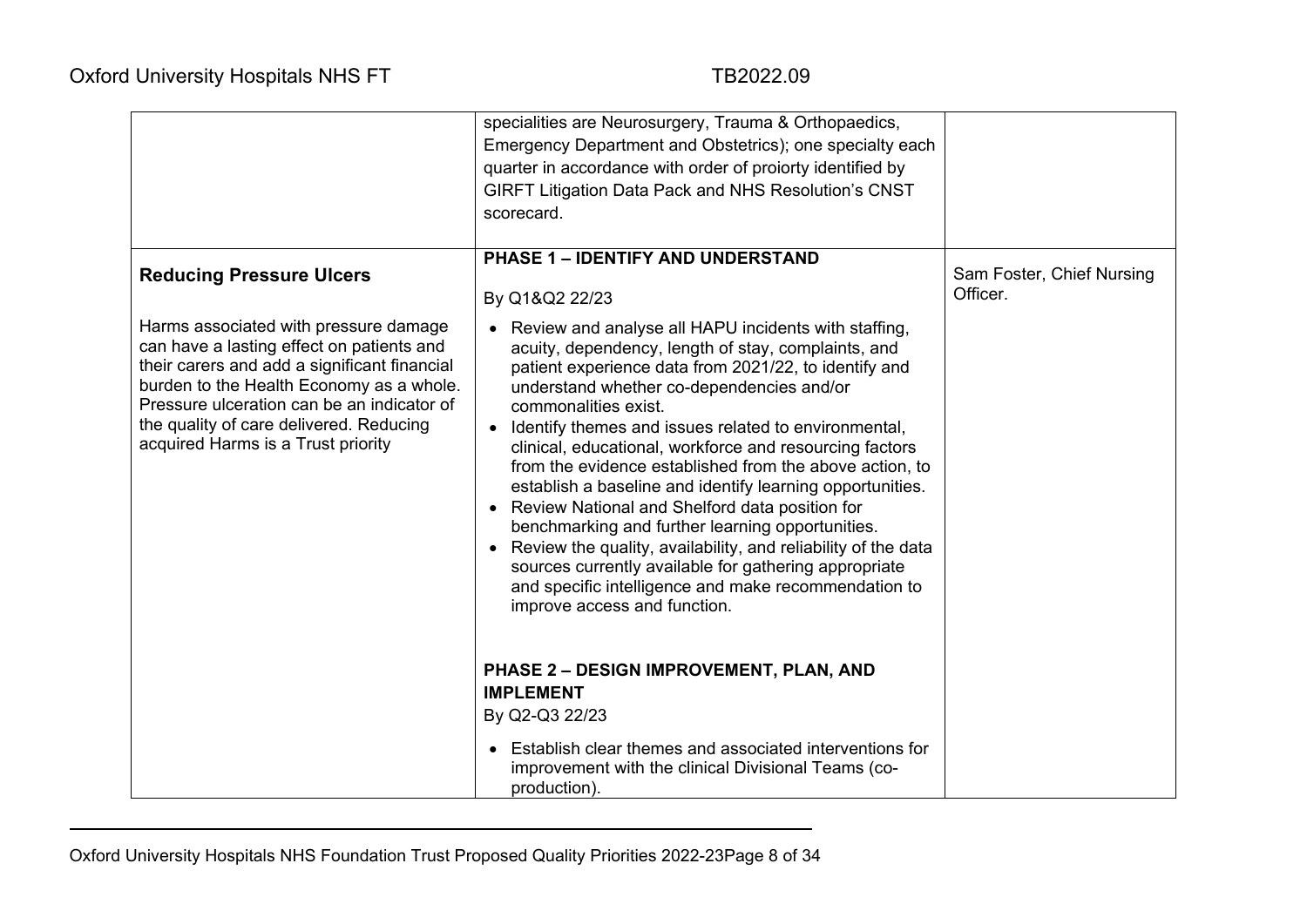| • Plan and implement interventions identified from Phase<br>1, using a Quality Improvement (QI) approach.<br>• Clinical Divisions to involve and engage staff in pilot<br>areas with QI projects<br>Evidence: Schedule Shared Showcase Events for<br>presentation, dissemination of findings and building<br>communities of practice within the Trust.<br>Develop systems to support effective multi-professional<br>collaborative working practices, in association with<br>pressure ulcer prevention and awareness. This will be<br>achieved through highlighting the unique therapeutic<br>contribution that each profession adds to the process of<br>patient care.<br>Evidence: Case Studies as exemplars<br>Undertake peer review of identified associated clinical<br>audit for pressure ulcer prevention and wound<br>management<br>Evidence: MyAssure audit data<br>• Review and re-launch Pressure Ulcer Prevention Policy<br>with associated clinical resources through a targeted<br>Awareness Campaign<br>Evidence: Production of associated resources |  |
|---------------------------------------------------------------------------------------------------------------------------------------------------------------------------------------------------------------------------------------------------------------------------------------------------------------------------------------------------------------------------------------------------------------------------------------------------------------------------------------------------------------------------------------------------------------------------------------------------------------------------------------------------------------------------------------------------------------------------------------------------------------------------------------------------------------------------------------------------------------------------------------------------------------------------------------------------------------------------------------------------------------------------------------------------------------------|--|
| <b>Phase 3 - Review and Evaluation</b>                                                                                                                                                                                                                                                                                                                                                                                                                                                                                                                                                                                                                                                                                                                                                                                                                                                                                                                                                                                                                              |  |
| By Q4 22/23                                                                                                                                                                                                                                                                                                                                                                                                                                                                                                                                                                                                                                                                                                                                                                                                                                                                                                                                                                                                                                                         |  |
| • Use data to measure effectiveness throughout the year<br>and redesign and adjust interventions as necessary                                                                                                                                                                                                                                                                                                                                                                                                                                                                                                                                                                                                                                                                                                                                                                                                                                                                                                                                                       |  |
| Establish effective interventions and plan rapid spread                                                                                                                                                                                                                                                                                                                                                                                                                                                                                                                                                                                                                                                                                                                                                                                                                                                                                                                                                                                                             |  |
| Monitor and evaluate further improvements.                                                                                                                                                                                                                                                                                                                                                                                                                                                                                                                                                                                                                                                                                                                                                                                                                                                                                                                                                                                                                          |  |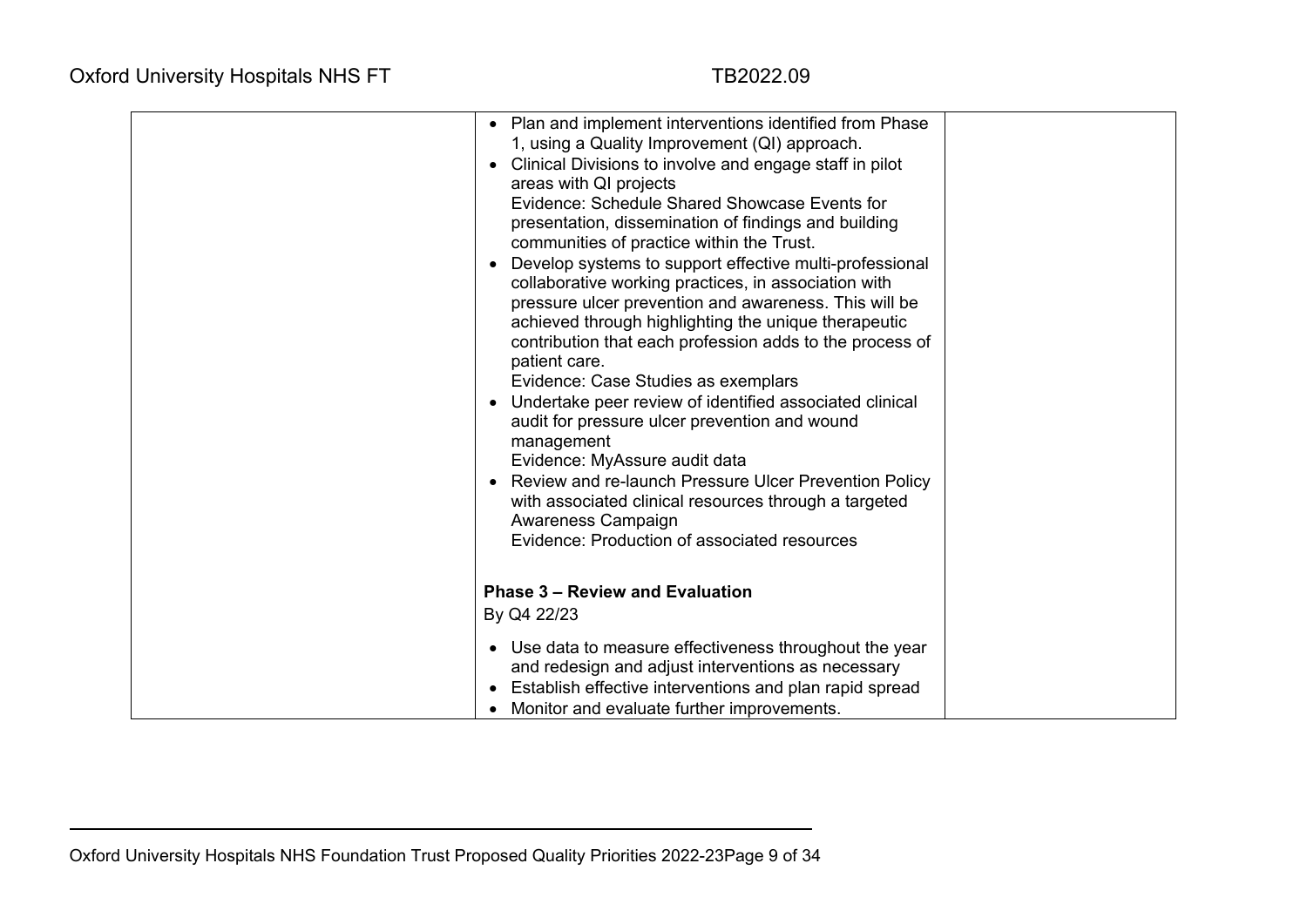| <b>Medication safety - Insulin and Opiates</b>                                                                                                                                                                                                           | <b>Insulin Safety:</b>                                                                                                                                                                                                                                                                                                                                                                                                                                                                                                                                  | Professor Meghana Pandit,                                          |
|----------------------------------------------------------------------------------------------------------------------------------------------------------------------------------------------------------------------------------------------------------|---------------------------------------------------------------------------------------------------------------------------------------------------------------------------------------------------------------------------------------------------------------------------------------------------------------------------------------------------------------------------------------------------------------------------------------------------------------------------------------------------------------------------------------------------------|--------------------------------------------------------------------|
| Insulin errors remain widespread around<br>the country despite many local and<br>national initiatives to improve insulin<br>safety. They can be potentially life-<br>threatening and on many occasions the<br>harm suffered is ameliorable or avoidable. | Action 1: Where the NaDIA Harm criteria have been met,<br>irrespective of the actual impact to the patient, there will<br>continue to be an investigation of what happened to learn<br>and improve care. All 'Harms' will be reviewed in a multi-<br>disciplinary diabetes meeting. The insulin safety group will<br>continue to share learning from these investigations with<br>the Medicines Safety Group. Insulin Safety Group wants to<br>focus on identifying current themes for learning and will<br>start with a quarterly review of incidents. | Chief Medical Officer and<br>Sam Foster, Chief Nursing<br>Officer. |
|                                                                                                                                                                                                                                                          | <b>Action 2:</b> Review of hypoglycaemia events in inpatients<br>using blood glucose results available via point of care<br>testing and comparing with inpatient Ulysses reports to<br>gauge awareness of hypoglycaemia management across<br>the Trust and target training appropriately. A one-month<br>sample of results will be selected for a baseline audit for<br>review by the end of Q2 22/23.                                                                                                                                                  |                                                                    |
|                                                                                                                                                                                                                                                          | Action 3: People with diabetes will be represented on the<br>diabetes safety group. Involvement of patients in identifying<br>ways on improving safety while inpatients and creation of<br>useful material to support inpatients during their stay.<br>Review attendance to the monthly diabetes safety group<br>meetings by the end of Q4 22/23.                                                                                                                                                                                                       |                                                                    |
|                                                                                                                                                                                                                                                          | <b>Reducing opioid use:</b>                                                                                                                                                                                                                                                                                                                                                                                                                                                                                                                             |                                                                    |
| <b>Reducing opioid use:</b>                                                                                                                                                                                                                              |                                                                                                                                                                                                                                                                                                                                                                                                                                                                                                                                                         |                                                                    |
| National and international guidance now                                                                                                                                                                                                                  | By 31 March 2023, to reduce opioids use in all adult<br>patients:                                                                                                                                                                                                                                                                                                                                                                                                                                                                                       |                                                                    |
| recognise the risk of excess prescribing of                                                                                                                                                                                                              | Action 1: Development and review of Trust guidelines for                                                                                                                                                                                                                                                                                                                                                                                                                                                                                                |                                                                    |
| opioids in the postoperative period. While                                                                                                                                                                                                               | pre-operative assessment to guide post-operative pain                                                                                                                                                                                                                                                                                                                                                                                                                                                                                                   |                                                                    |
| essential to maintain access to opioids in                                                                                                                                                                                                               | management with a particular focus on complex patients                                                                                                                                                                                                                                                                                                                                                                                                                                                                                                  |                                                                    |
| the management of acute pain where they                                                                                                                                                                                                                  | who are on oral daily morphine equivalent doses of greater                                                                                                                                                                                                                                                                                                                                                                                                                                                                                              |                                                                    |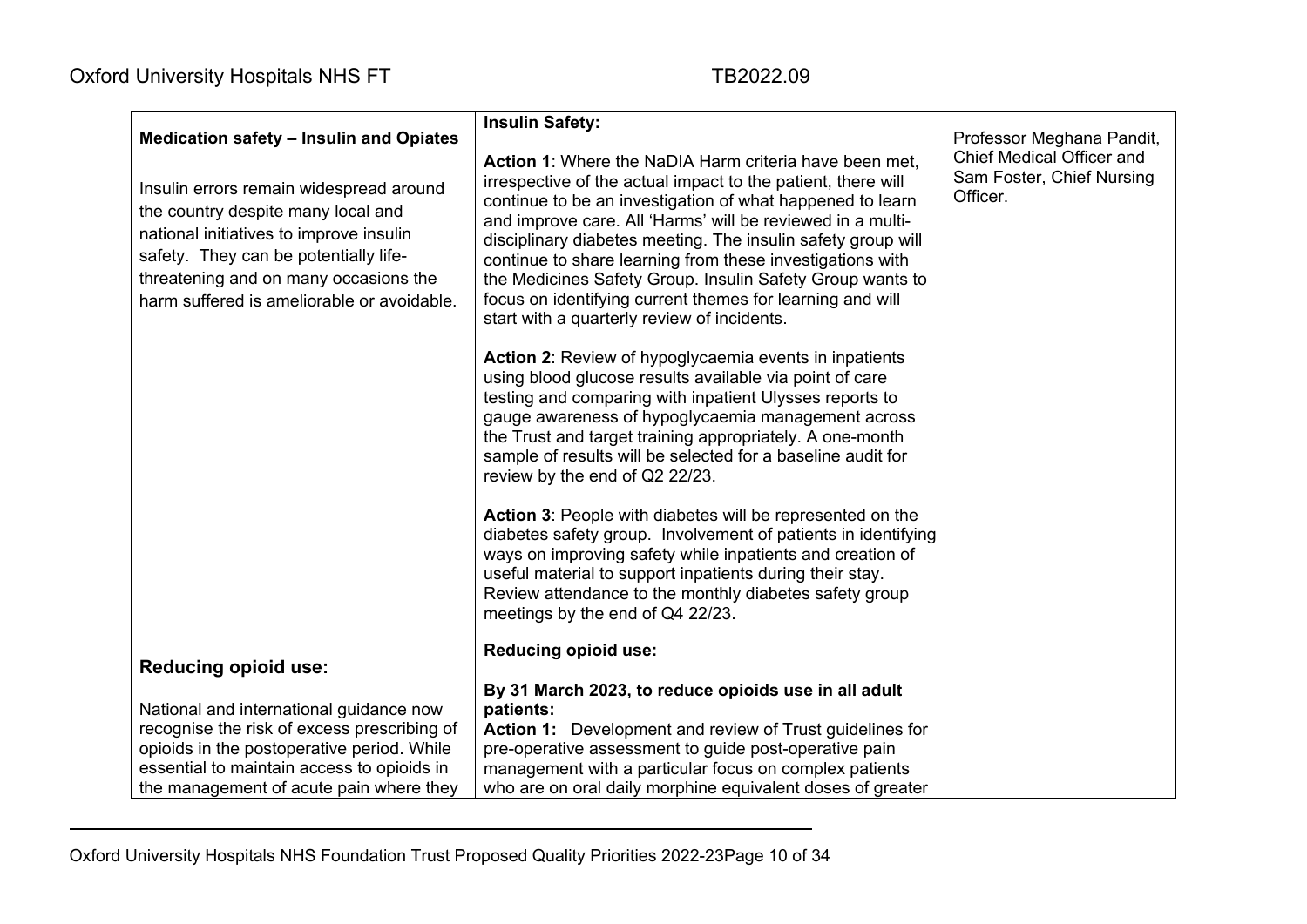| are effective and necessary, opioid<br>stewardship is needed across the Trust to<br>ensure safe monitoring of patients and<br>adequate, but not excessive, discharge<br>prescribing. | than 120mg pre-operatively (guidelines to include patient<br>defined comfort and functional goals to manage patient's<br>pain expectations).<br>Q1: Draft guideline, developed and tested during Q1.<br>Q2: Revised and approved by the end of Q2.                |  |
|--------------------------------------------------------------------------------------------------------------------------------------------------------------------------------------|-------------------------------------------------------------------------------------------------------------------------------------------------------------------------------------------------------------------------------------------------------------------|--|
|                                                                                                                                                                                      | Q3: Introduction to routine practice<br>Q4: Introduction to routine practice                                                                                                                                                                                      |  |
|                                                                                                                                                                                      | Action 2: Establish Trust wide baseline data of codeine,<br>tramadol, dihydrocodeine, morphine and oxycodone<br>discharge quantities from surgical areas for further<br>education and culture change.                                                             |  |
|                                                                                                                                                                                      | Monitor the quantity of opioids supplied on discharge.<br>Where clinically appropriate, aim to reduce the routine<br>supply of opioids on discharge to an acceptable minimum<br>and to increase the number of patients discharged with<br>multi-modal analgesics. |  |
|                                                                                                                                                                                      | Q1 and 2: Identify and monitor baseline data for the<br>quantities of opioids supplied on discharge from surgical<br>areas.<br>Q3 and 4: Introduce changes in practice to reduce routine<br>supply of opioids and evaluate for effectiveness.                     |  |
|                                                                                                                                                                                      | <b>Action 3:</b> Review and promote the use of the <b>Pain</b><br>Guidelines available via OUH MicroGuide to improve<br>understanding of pain management and prescribing of pain<br>treatment across the Trust.                                                   |  |
|                                                                                                                                                                                      | Q1-2: Identify numbers of users of Pain Guidelines,<br>feedback from clinical staff about their knowledge of the<br>tool, how they use it and how its use could be promoted.                                                                                      |  |
|                                                                                                                                                                                      | Q3: Develop the guidelines based on the feedback from<br>clinical staff and promote the guidelines.<br>Q4: Repeat the scoping exercise gaining further feedback<br>from clinical staff to determine whether knowledge of the                                      |  |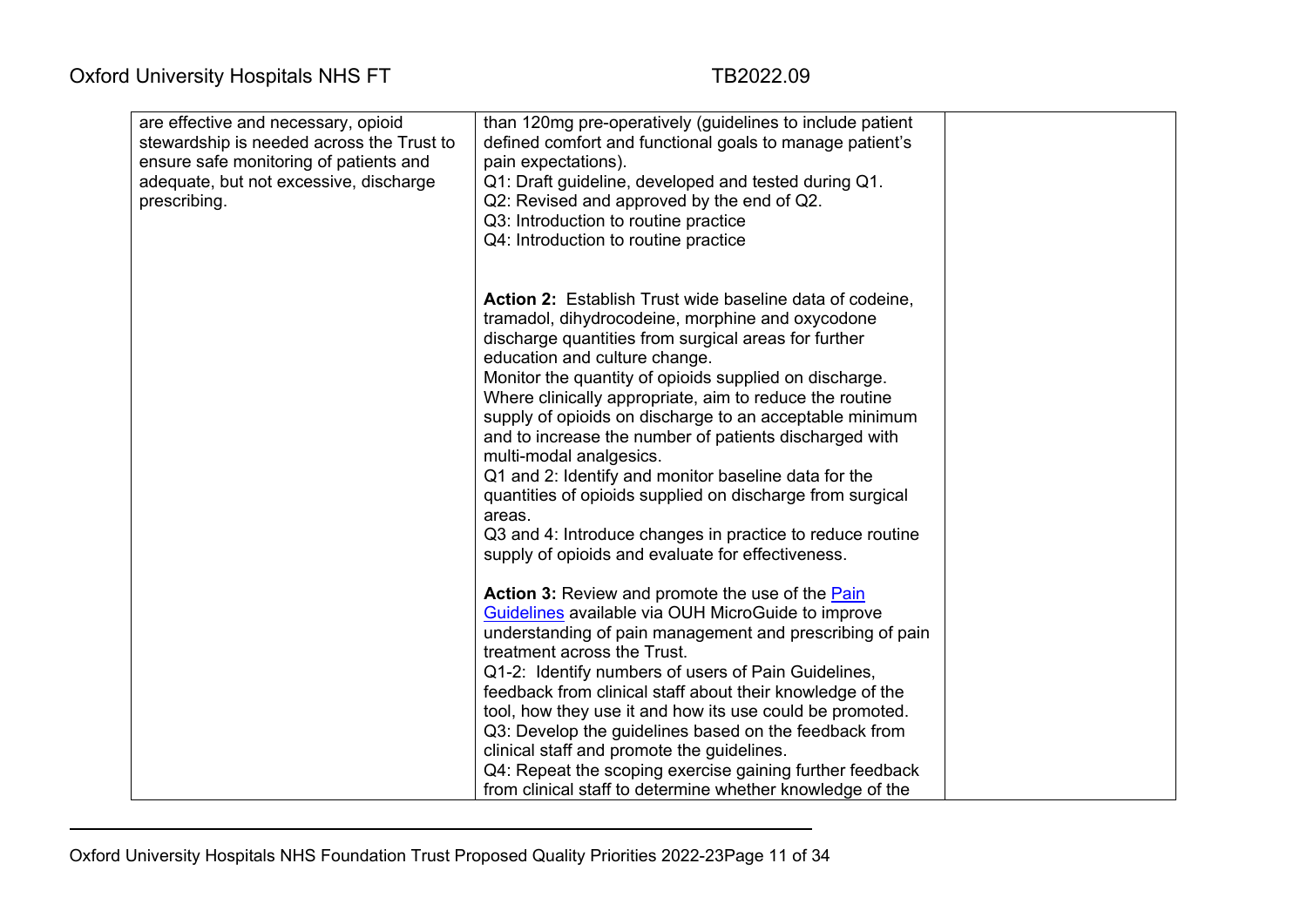| resource and use has increased. Identify user numbers<br>from website pages<br><b>Action 4:</b> Establish an opioid stewardship group to monitor<br>and oversee the 'Reducing Opioid Use' quality priority and<br>continue collaborative opioid stewardship work with the<br>Academic Health Science Networks.<br>Q1: Scope key stakeholders and develop terms of<br>reference<br>Q2: Launch meeting                                                                                                                               |  |
|------------------------------------------------------------------------------------------------------------------------------------------------------------------------------------------------------------------------------------------------------------------------------------------------------------------------------------------------------------------------------------------------------------------------------------------------------------------------------------------------------------------------------------|--|
| <b>Action 5:</b> To identify a selection of indicators around opioid<br>prescribing and administration in collaboration with ePMA<br>and IM&T reporting teams and test for suitability and<br>validity.<br>Q1 and 2: Identify the prescribing and administration data<br>available in ePMA that could be used to measure aspects<br>of opioid prescribing, administration and safety (e.g. obtain<br>baseline data for the percentage of inpatients who have<br>received naloxone)<br>Q3 and 4: Refine and develop reporting tools |  |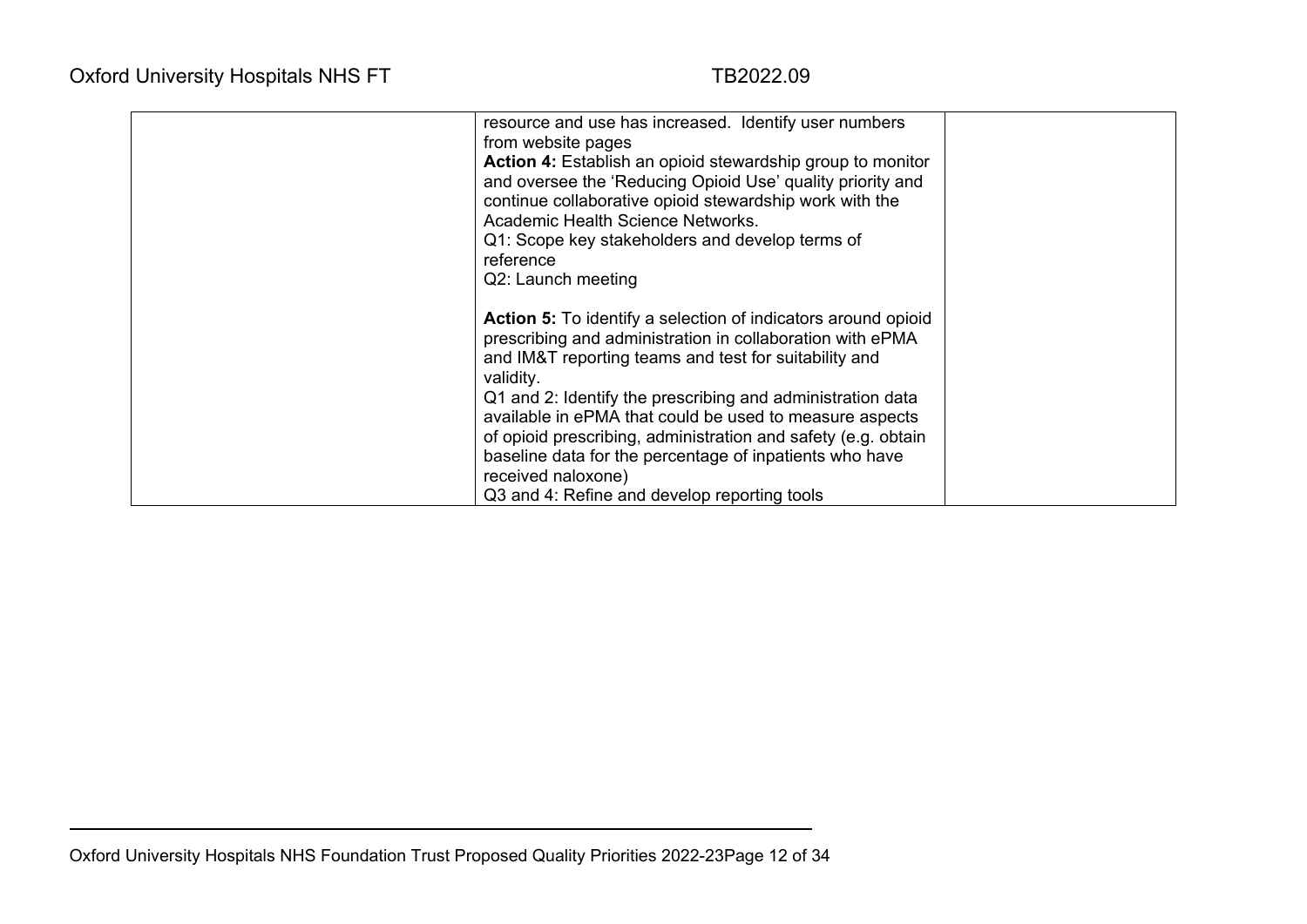|                                                                                                                                                                                                                                                                                                                                                                                                                                                                                                                                                                                                    |                                                                                                                                                                                                                                                                                                                                                                                                                                                                                                                                                                                                                                                                                                                                                                                                                                                                                                                                                                                                                                                                                                                                                                                                                                                                                                      | Professor Meghana Pandit,                |
|----------------------------------------------------------------------------------------------------------------------------------------------------------------------------------------------------------------------------------------------------------------------------------------------------------------------------------------------------------------------------------------------------------------------------------------------------------------------------------------------------------------------------------------------------------------------------------------------------|------------------------------------------------------------------------------------------------------------------------------------------------------------------------------------------------------------------------------------------------------------------------------------------------------------------------------------------------------------------------------------------------------------------------------------------------------------------------------------------------------------------------------------------------------------------------------------------------------------------------------------------------------------------------------------------------------------------------------------------------------------------------------------------------------------------------------------------------------------------------------------------------------------------------------------------------------------------------------------------------------------------------------------------------------------------------------------------------------------------------------------------------------------------------------------------------------------------------------------------------------------------------------------------------------|------------------------------------------|
| <b>Results Endorsement</b>                                                                                                                                                                                                                                                                                                                                                                                                                                                                                                                                                                         | <b>Action 1: Identify 5 clinical areas with lower endorsement</b><br>rates and focus education and awareness to increase                                                                                                                                                                                                                                                                                                                                                                                                                                                                                                                                                                                                                                                                                                                                                                                                                                                                                                                                                                                                                                                                                                                                                                             | <b>Chief Medical Officer</b>             |
| Ensuring that the results of requested<br>tests/investigations are seen and acted<br>upon is important to avoid serious findings<br>being missed and patients coming to harm.<br>Assurance that a test result has been<br>acted upon is achieved by the requestor<br>endorsing the result on EPR (Electronic<br>Patient Record). This is termed 'Results<br>Endorsement'.<br>This priority aims to increase the number of<br>total results endorsed, streamline the<br>processes involved, reduce variability<br>across the Trust and raise awareness of<br>the importance of results endorsement. | results endorsement by at least 10% compared to Nov<br>2021 levels.<br>• Q1 - identify areas and baseline data. Meeting with<br>clinical leads and encourage clinical team attendance at<br>virtual digital surgery and arrange presentations at<br>clinical and governance meetings. Individuals<br>clinician's to be given access to their personal<br>endorsement rates.<br>• Q3: Audit of results endorsement in 5 key areas<br>Action 2: Raise awareness with safety messages and<br>grand round presentations and monthly 'Virtual Digital<br>Surgery' with a focus on results endorsement (pools, proxy<br>and encounter)<br>• Q1 - Results endorsement safety message to go out<br>quarterly. Monthly digital surgeries to be established<br>• $Q2-4$ – grand round presentations if reinstated post<br>covid.<br><b>Action 3: Ensure tests requested by non-medical</b><br>requestors are endorsed. Identify non-medical requestors<br>and if not able to endorse ensure processes for result being<br>actioned by the Clinical Lead<br>• Q1 -Identify all non-medical requestors and baseline<br>endorsement rates<br>• Q2 - Ensure non-medical requestors competent to<br>endorse or alternative process in place<br>• Q3 – Audit results endorsement rates of non-medical<br>prescribers | David Walliker, Chief Digital<br>Officer |
|                                                                                                                                                                                                                                                                                                                                                                                                                                                                                                                                                                                                    |                                                                                                                                                                                                                                                                                                                                                                                                                                                                                                                                                                                                                                                                                                                                                                                                                                                                                                                                                                                                                                                                                                                                                                                                                                                                                                      |                                          |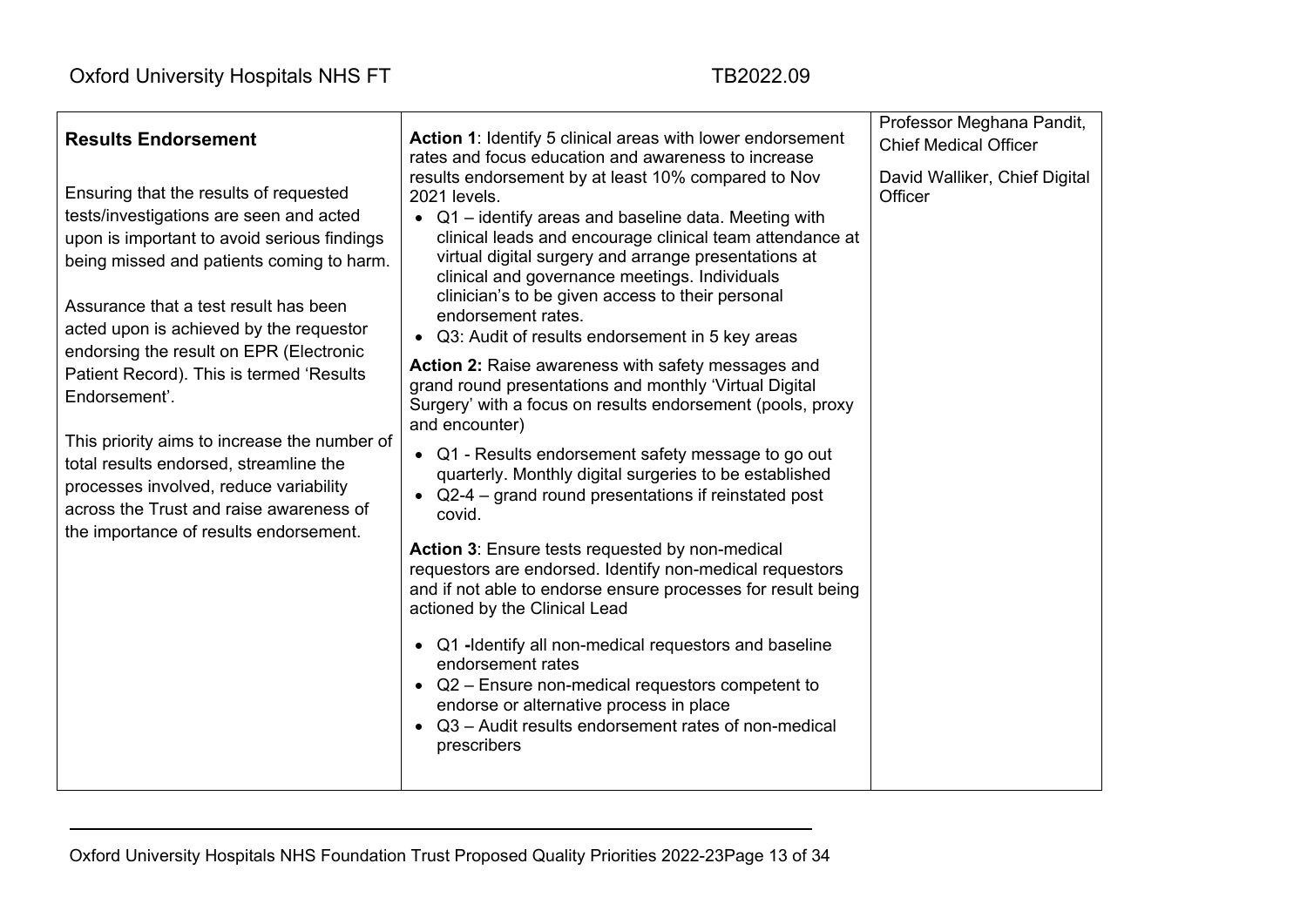|                                             | Action 4: Implement auto endorsement of negative results<br>i.e. normal MSU and MC&S results.                                                |                              |
|---------------------------------------------|----------------------------------------------------------------------------------------------------------------------------------------------|------------------------------|
|                                             | • Auto endorsement to be considered by Q1 and in place<br>by $Q3$ .                                                                          |                              |
|                                             | Action 5: Ensure all patients in ICU have results endorsed<br>on EPR.                                                                        |                              |
|                                             | Consider ICU patients remaining under referring<br>$\bullet$<br>clinician who remains responsible for endorsing results.                     |                              |
|                                             | Action 6: Remove EPR access for all clinicians who have<br>left the trust and implement a new digital leavers process to<br>remove in future |                              |
|                                             | • Review EPR access for those already left by Q2<br>Implementation digital leavers process by Q4                                             |                              |
|                                             | <b>Action 7:</b> Ensure all lead Clinicians have EPR pools set up                                                                            |                              |
|                                             | to help manage results and are aware of the processes for                                                                                    |                              |
|                                             | managing these                                                                                                                               |                              |
|                                             | • Access to EPR pools by Q3.                                                                                                                 |                              |
|                                             | Action 1: Develop and implement Morbidity Dashboard for                                                                                      |                              |
| Introduce and embed use of a Morbidity      | surgical specialties by end of Q2.                                                                                                           | Professor Meghana Pandit,    |
| Dashboard in surgical specialties           | Action 2: Embed routine review of the Morbidity Dashboard                                                                                    | <b>Chief Medical Officer</b> |
| To share learning and promote widespread    | into surgical morbidity and mortality meetings by end of Q2                                                                                  | <b>Professor Chris</b>       |
| adoption of morbidity dashboard to identify | Action 3: By Q4, develop procedure-specific dashboard for                                                                                    | Cunningham                   |
| and understand any areas with higher        | five procedures that can be used by services and M+Ms to                                                                                     |                              |
| rates of readmissions and returns to        | audit procedure-based outcomes                                                                                                               |                              |
| theatre across the Trust.                   | Action 4: By Q4 Use the morbidity dashboard to identify                                                                                      |                              |
|                                             | and understand any areas with higher rates of readmissions                                                                                   |                              |
|                                             | and returns to theatre compared with regional and national                                                                                   |                              |
|                                             | benchmarks.                                                                                                                                  |                              |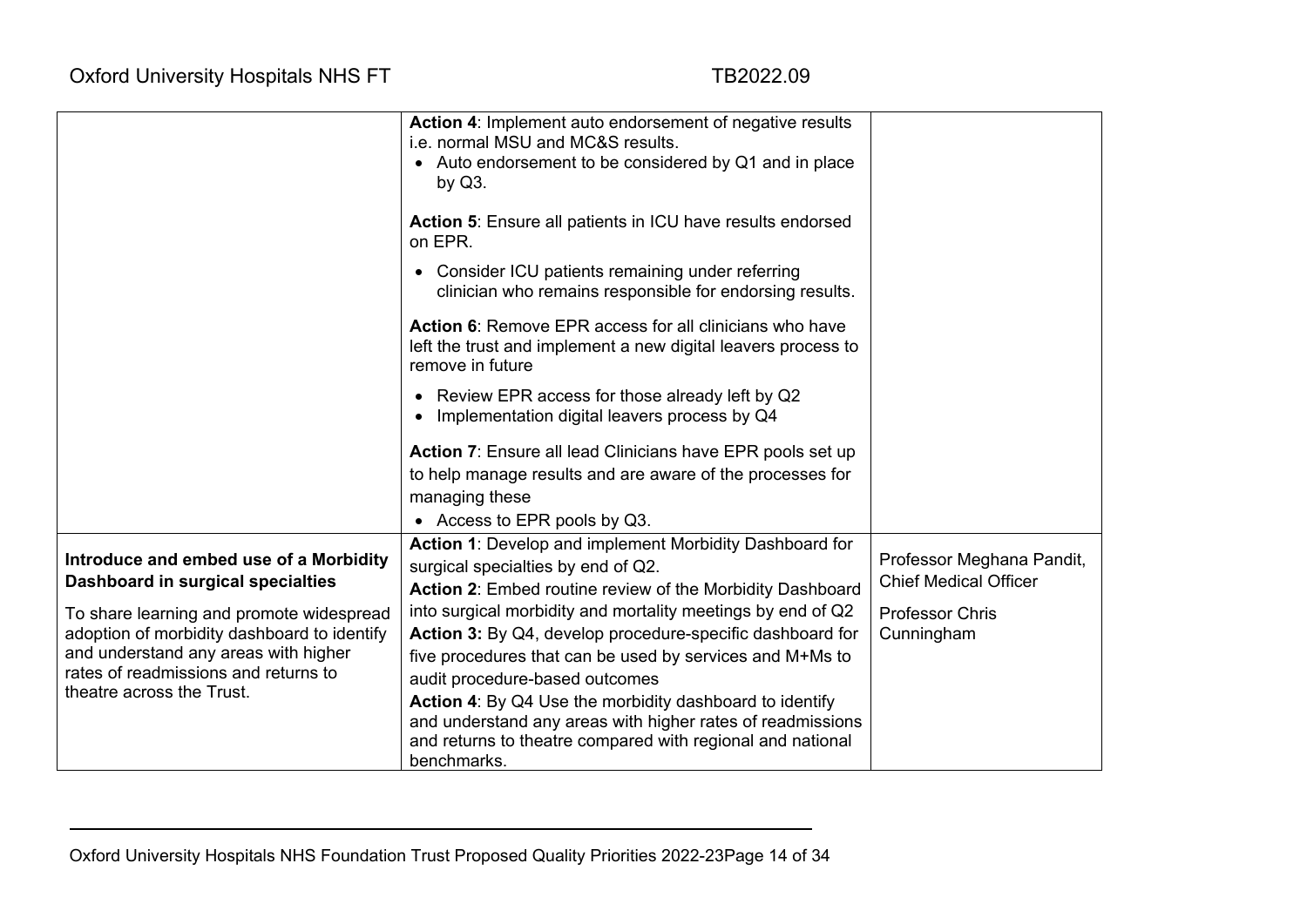| Embed QI methodology more widely in<br>the Trust<br>Building on the success of the QI Hub,<br>which won the Health Service Journal<br>Changing Culture Safety Award 2021, this<br>Quality Priority aims to embed the same<br>culture of improvement more widely across<br>the Trust. We will do this by expanding the<br>QI Hub and QI methodology to a wider<br>community of colleagues from all<br>disciplines across the organization; sharing<br>learning and good practice through this<br>network and through our QI Stand Up | Action 1 (Q1): Establish current Trust-wide QI capacity and<br>activity, including:<br>(a) Register of QI Hub members (faculty & participants)<br>(b) Register of staff who have completed QI training<br>(including OUH QSIR training)<br>(c) Inclusivity of QI Hub & QSIR training (departments,<br>professional groups, bands/grades, ethnicity)<br>(d) Register of departmental QI and Audit leads<br>(e) No. QI projects registered on Ulysses by month<br>Action 2 (Q2-Q3): Strengthen QI Leadership & Support:<br>(a) Engage existing QI and Audit leads with QI Hub to<br>increase QI Hub reach, inclusivity and support<br>(b) Encourage and support development of QI Leads in<br>all departments | Professor Meghana Pandit,<br><b>Chief Medical Officer</b><br>Sara Randall, Chief<br><b>Operating Officer</b> |
|-------------------------------------------------------------------------------------------------------------------------------------------------------------------------------------------------------------------------------------------------------------------------------------------------------------------------------------------------------------------------------------------------------------------------------------------------------------------------------------------------------------------------------------|-------------------------------------------------------------------------------------------------------------------------------------------------------------------------------------------------------------------------------------------------------------------------------------------------------------------------------------------------------------------------------------------------------------------------------------------------------------------------------------------------------------------------------------------------------------------------------------------------------------------------------------------------------------------------------------------------------------|--------------------------------------------------------------------------------------------------------------|
| forum; and thereby providing a platform for<br>further training, support, mentorship, and<br>system change.                                                                                                                                                                                                                                                                                                                                                                                                                         | (c) Develop and implement standardised SOP for<br>registration and presentation of QI projects.<br>Action 3 (Q3-Q4): Strengthen QI visibility and monitoring<br>(a) Establish monitoring of QI activity across the Trust<br>(b) Audit key metrics to assess impact of interventions:<br>• No. and inclusivity of QI Hub members<br>• No. (%) Staff trained in QI<br>• No. registered QI projects (by quarter)<br>• No. (%) QI projects using standard QI methodology                                                                                                                                                                                                                                        |                                                                                                              |
|                                                                                                                                                                                                                                                                                                                                                                                                                                                                                                                                     | • No. (%) QI projects presented at departmental /<br><b>Trust level</b><br>• No. (%) QI projects that achieved project aims<br>(c) Use data to inform ongoing QI strategy development                                                                                                                                                                                                                                                                                                                                                                                                                                                                                                                       |                                                                                                              |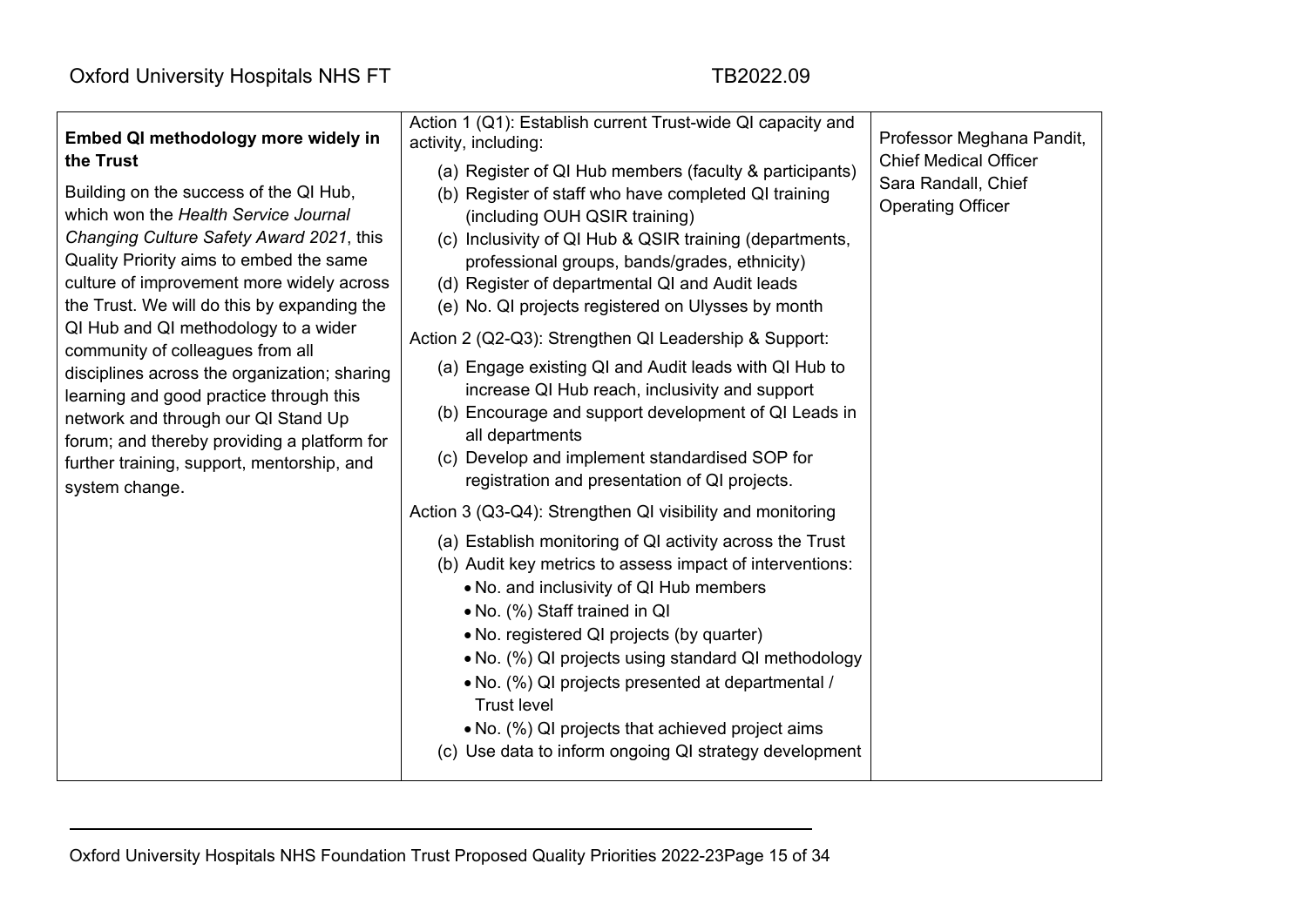|                                                                                     | Phase 1 - Diagnostics for completion by end of April        |                                      |
|-------------------------------------------------------------------------------------|-------------------------------------------------------------|--------------------------------------|
| Reduce incidents of violence,                                                       | 2022                                                        | Sam Foster, Chief Nursing<br>Officer |
| aggression and/or abuse initiated by                                                | Review via H&S committee a deep dive into the divisional    |                                      |
| members of the public directed towards<br>patients or Trust Staff. These incidents  | positions and identify priority areas                       |                                      |
| may cause significant distress for both                                             | Review staff survey data to triangulate with incident       |                                      |
| patients and Staff, either directly, or                                             | reporting                                                   |                                      |
| indirectly as witnesses of such incidents.                                          | Review provision of handling Violence and aggression        |                                      |
|                                                                                     | training and training needs analysis.                       |                                      |
| This Quality Priority aims to understand the                                        | Review current well-being offers/take up                    |                                      |
| scale of the problem and the factors that                                           | Review Trust wide security provision                        |                                      |
| contribute to violence and aggression; and<br>implement interventions to reduce the | Review BOB position for sharing and learning opportunities. |                                      |
| frequency of these incidents and the                                                | Phase 2 - Intervention/Policy review for completion by      |                                      |
| impact they have on both patients and<br>staff.                                     | end of September 2022                                       |                                      |
|                                                                                     | Pilot and evaluate interventions to deter individuals from  |                                      |
|                                                                                     | these events and improve patient and staff wellbeing and    |                                      |
|                                                                                     | safety in priority areas - e.g. Emergency Department (ED)   |                                      |
|                                                                                     | body cameras, lone working devices, training, and line      |                                      |
|                                                                                     | manager wellbeing meetings with team members.               |                                      |
|                                                                                     | Undertake pulse surveys to evaluate interventions a/a.      |                                      |
|                                                                                     | Review the Trust Violence & Aggression policy and develop   |                                      |
|                                                                                     | implementation and communication plan                       |                                      |
|                                                                                     | Phase 3 - Evaluation /Implementation completion by          |                                      |
|                                                                                     | <b>March 2023</b>                                           |                                      |
|                                                                                     | Scale up of interventions that have shown to have impact.   |                                      |
|                                                                                     | Policy re-launch                                            |                                      |
|                                                                                     | Progression of areas identified in diagnostic               |                                      |
|                                                                                     | Monitor and evaluate improvements.                          |                                      |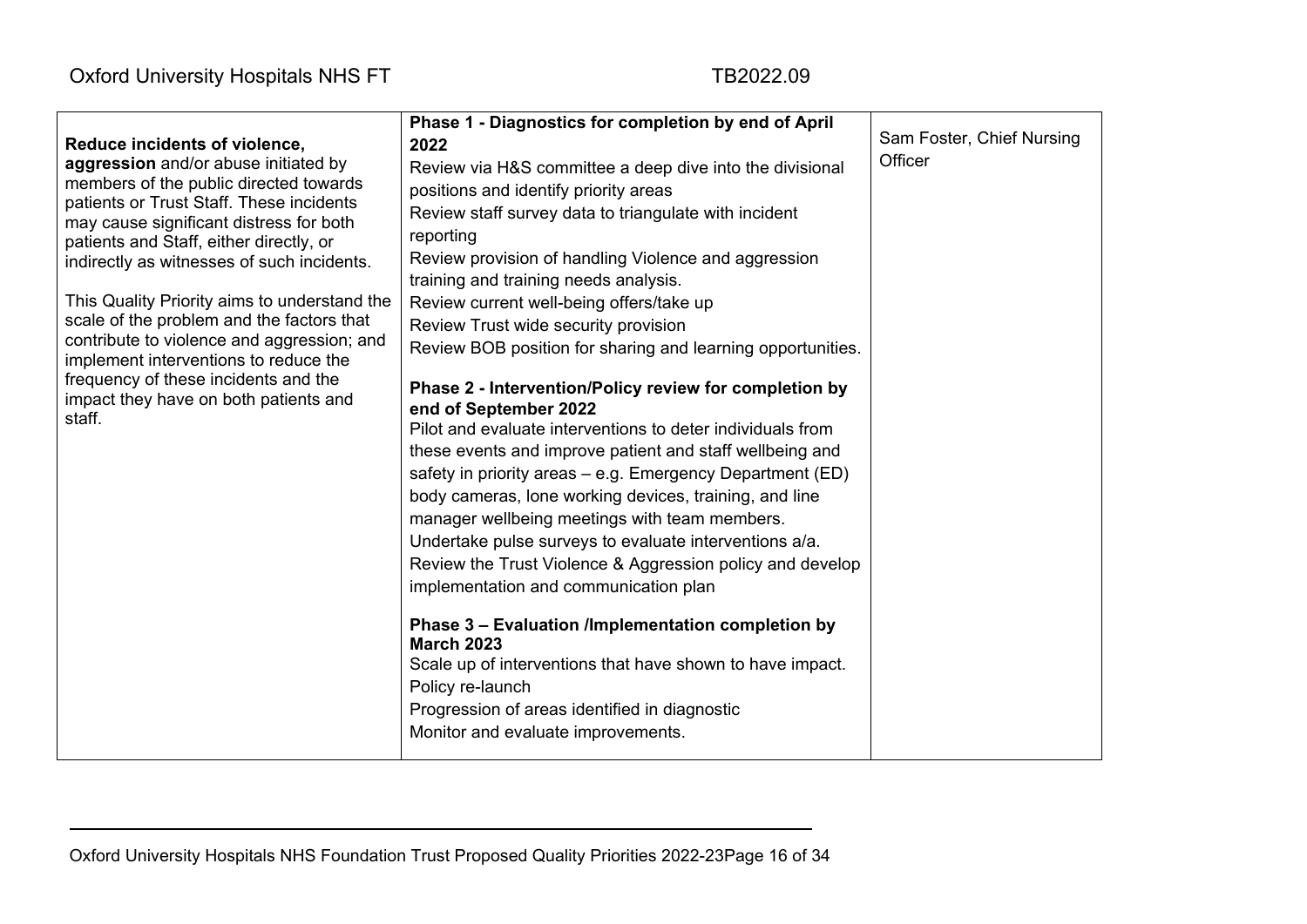| <b>Transition of children to adult</b><br>services<br>To deliver a consistent Trust wide service<br>for every child/ young person making the<br>move from receiving child-centred services<br>to adult services.<br>Scope: Children/young people with<br>long term condition<br>ongoing health needs<br>receiving health services over the 15-18<br>age range<br>Why we chose this Quality Priority:<br>To ensure that all young people we treat<br>receive a quality service to achieve<br>optimum health and psychological<br>wellbeing. | Action 1: Audit and feedback: How are we doing now?<br>1. Audit EPR Compliance with Ready Steady Go - Hello<br>transition child centred plan (by 31 May 2022)<br>2. Identify children/ young people with long term conditions<br>Trust wide on the moving to adulthood pathway (by 31 May<br>2022)<br>3. Further Gap Analysis and benchmarking exercise:<br>By 1 <sup>st</sup> April 2022, establish Trust wide status on Transition/<br>moving to adult hood pathway<br>By 16th April 2022, complete Moving to Adult hood<br>Benchmarking (using the Burdett Foundation Trust<br>Benchmarking tool, BOB ICS, and Shelford Group)<br>4. By 30 <sup>th</sup> April 2022, Scope and Benchmark Partner<br>working - BOB ICS, NHS Southeast and Shelford Group,<br>Key Children's Hospitals, Oxfordshire Health, Education<br>and social care system.<br>5. By 30 <sup>th</sup> June 2022, collate audit and feedback into 'How<br>well do we currently support children and young people's<br>move to Adult services?' 20 from Children, 20 from families.<br>One per transition clinic.<br>6. By 30 <sup>th</sup> September 2022, Benchmark, scope and develop<br>business case for overall Trust transition lead/coordinator.<br><b>Action 2:</b> Improving the services to support moving to<br>adulthood/ transition. Aim for end of Q3.<br>1. Plan Inclusive summit<br>2. Inclusive summit: Families, staff, and health, education,<br>and social care partners.<br>3.<br>Co-produce and develop the Trust's Moving to<br>Adulthood/ transition standards of practice or Charter.<br>Include a lead for children receiving multiple services.<br>4. Review and amend Moving to Adult /Transition policy<br>5. Implement reviewed Trust wide and Divisional practice. | Sam Foster, Chief Nursing<br>Officer<br>Sara Randall, Chief<br><b>Operating Officer</b> |
|--------------------------------------------------------------------------------------------------------------------------------------------------------------------------------------------------------------------------------------------------------------------------------------------------------------------------------------------------------------------------------------------------------------------------------------------------------------------------------------------------------------------------------------------|------------------------------------------------------------------------------------------------------------------------------------------------------------------------------------------------------------------------------------------------------------------------------------------------------------------------------------------------------------------------------------------------------------------------------------------------------------------------------------------------------------------------------------------------------------------------------------------------------------------------------------------------------------------------------------------------------------------------------------------------------------------------------------------------------------------------------------------------------------------------------------------------------------------------------------------------------------------------------------------------------------------------------------------------------------------------------------------------------------------------------------------------------------------------------------------------------------------------------------------------------------------------------------------------------------------------------------------------------------------------------------------------------------------------------------------------------------------------------------------------------------------------------------------------------------------------------------------------------------------------------------------------------------------------------------------------------------------------------------------------------------------------|-----------------------------------------------------------------------------------------|
|--------------------------------------------------------------------------------------------------------------------------------------------------------------------------------------------------------------------------------------------------------------------------------------------------------------------------------------------------------------------------------------------------------------------------------------------------------------------------------------------------------------------------------------------|------------------------------------------------------------------------------------------------------------------------------------------------------------------------------------------------------------------------------------------------------------------------------------------------------------------------------------------------------------------------------------------------------------------------------------------------------------------------------------------------------------------------------------------------------------------------------------------------------------------------------------------------------------------------------------------------------------------------------------------------------------------------------------------------------------------------------------------------------------------------------------------------------------------------------------------------------------------------------------------------------------------------------------------------------------------------------------------------------------------------------------------------------------------------------------------------------------------------------------------------------------------------------------------------------------------------------------------------------------------------------------------------------------------------------------------------------------------------------------------------------------------------------------------------------------------------------------------------------------------------------------------------------------------------------------------------------------------------------------------------------------------------|-----------------------------------------------------------------------------------------|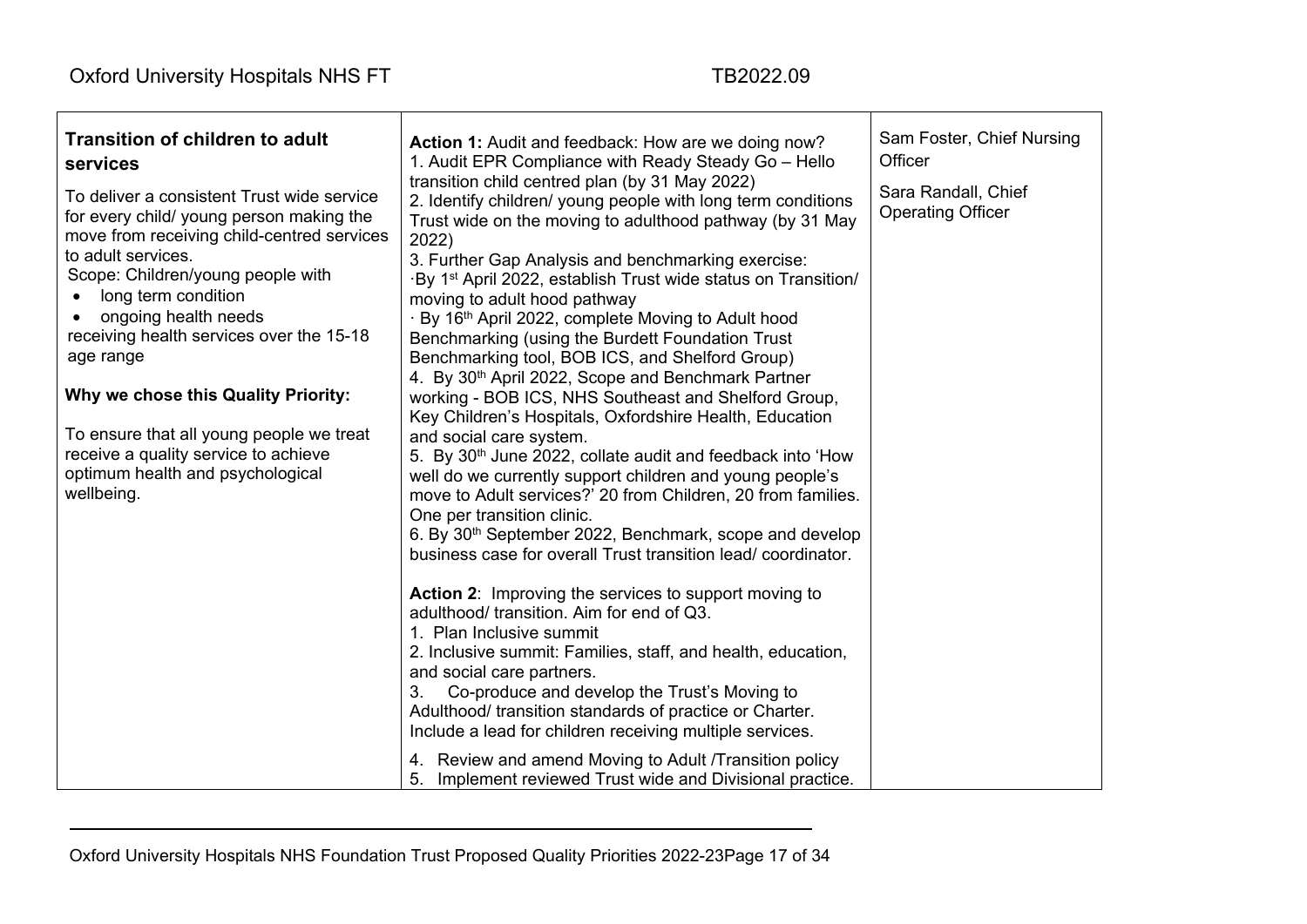|                                                                                                                                                                                                                     | <b>Action 3:</b> How will we ensure/ assure the Trust, families,<br>and partners that the moving to adult hood service works? It<br>is envisaged that following the delivery of 1-4 in Action 2,<br>that Trust wide practice would be implemented within 6<br>months<br>Monitor compliance with the Trust Moving to<br>1.<br>Adulthood/ transition standards of practice or Charter.<br>2. Regular (need to define and scope this) pulse check with<br>staff, children and families to check and amend services if<br>necessary |                                         |
|---------------------------------------------------------------------------------------------------------------------------------------------------------------------------------------------------------------------|---------------------------------------------------------------------------------------------------------------------------------------------------------------------------------------------------------------------------------------------------------------------------------------------------------------------------------------------------------------------------------------------------------------------------------------------------------------------------------------------------------------------------------|-----------------------------------------|
| <b>Staff health and wellbeing: Growing</b><br><b>Stronger</b>                                                                                                                                                       | Action 1: By end March 2023, 85% of our people to have<br>participated in a Wellbeing Check-In.<br>Action 2: By end June 2022, to have designed and<br>commenced delivery of a menu of bespoke Post-Traumatic<br>Growth support offering for our teams led by the                                                                                                                                                                                                                                                               | Terry Roberts, Chief People<br>Officer. |
| The aim of this Growing Stronger Together<br>priority is to look after the wellbeing of our<br>people and teams and enable their<br>recovery following the Covid-19 pandemic<br>and transition into a 'new normal'. | Psychological Medicine Support for Staff Service.<br>Deliver 80 team sessions by the end of March 2023.<br>Action 3: Complete the Timewise flexible working<br>assessment and action plan by the end of March 2023.<br>Action 4: By end June 2022, launch a suite of 'leading self'<br>resources and support for all our leaders to manage their                                                                                                                                                                                |                                         |
| Focusing on the recovery of our people is<br>essential to keep them safe and healthy at<br>work, help reduce stress, anxiety and<br>presenteeism and retain an engaged<br>workforce.                                | own wellbeing as part of our Leading with Care series.<br>Action 5: By March 2023 - reduce temporary staff cover<br>for absence relating to stress/anxiety by £27,585 on the<br>previous year.<br>Action 6: By end of March 2023 develop an SLA between<br>OH and the organisation, agree KPIs for the service and<br>embed management reporting of these KPIs by the end of<br>the year.                                                                                                                                       |                                         |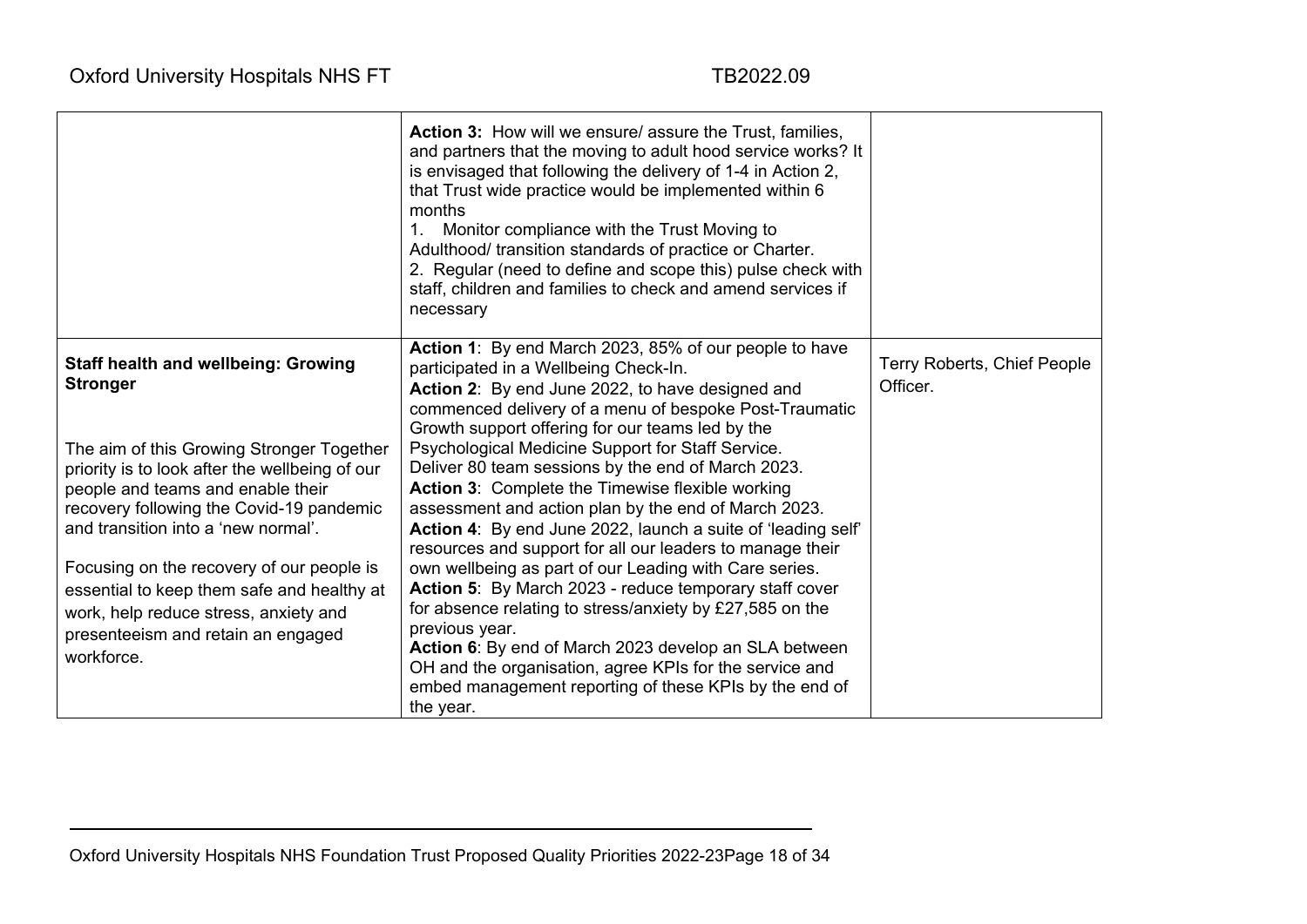## **Appendix 2: Previous year's (2019-20 and 2020-21) Quality Priority Updates**

|                                                                                                 | How we will evaluate                                                                                                                                                                                                                                                                                                                                                                  | <b>Evaluation March 2021</b>                                                                                                                                                                                                                                                                                                                                                                                                                                                                                                                                                                                 | <b>Update March 2022</b>                                                                                                                                                                                                                                                                                                                                                                                                                                                     |
|-------------------------------------------------------------------------------------------------|---------------------------------------------------------------------------------------------------------------------------------------------------------------------------------------------------------------------------------------------------------------------------------------------------------------------------------------------------------------------------------------|--------------------------------------------------------------------------------------------------------------------------------------------------------------------------------------------------------------------------------------------------------------------------------------------------------------------------------------------------------------------------------------------------------------------------------------------------------------------------------------------------------------------------------------------------------------------------------------------------------------|------------------------------------------------------------------------------------------------------------------------------------------------------------------------------------------------------------------------------------------------------------------------------------------------------------------------------------------------------------------------------------------------------------------------------------------------------------------------------|
|                                                                                                 | <b>SUCCESS</b>                                                                                                                                                                                                                                                                                                                                                                        |                                                                                                                                                                                                                                                                                                                                                                                                                                                                                                                                                                                                              |                                                                                                                                                                                                                                                                                                                                                                                                                                                                              |
| <b>Patient Safety</b><br><b>Response Teams</b>                                                  | A Patient Safety<br>Response (PSR) Team<br>will be piloted for 8-12<br>weeks in the JR and<br>West Wing and<br>evaluated before being<br>considered for Trust-<br>wide roll out.                                                                                                                                                                                                      | The pilot of the PSR began 12 March 2019 and an<br>evaluation took place at the end of July 2019,<br>following which the process formally launched on<br>17 September 2019, World Patient Safety Day.<br>Between 1/4/19 and 31/3/20 950 incidents<br>were discussed, of which 160 incidents had<br>their impact downgraded (17%) and 43<br>inspired department visits from a PSR<br>delegation (5%).                                                                                                                                                                                                         | • PSR is a success story and<br>continues Mon - Fri and covers<br>all moderate and above impact<br>incidents including those from<br>the weekend/Bank Holidays.<br><b>Between April to December</b><br>2021 inclusive 777 incidents<br>were reviewed at PSR, 26 visits<br>to support staff/patients and 62<br>incidents were re-graded.                                                                                                                                      |
| <b>Reducing Never</b><br><b>Events-particularly</b><br>around safe<br>surgery and<br>procedures | 1. A minimum of ten<br>LocSSIPs will be<br>developed over the<br>course of the year.<br>Finalise the remaining<br>2.<br>overarching procedures<br>and policies relating to<br>Never Events in the next<br>six months, to include:<br><b>WHO Surgical</b><br><b>Safety Checklist</b><br>Policy.<br><b>Prosthesis</b><br>Verification Policy.<br>3. Aim for 100%<br>compliance with WHO | <b>Fully achieved</b><br>1. Achieved: 16 LocSSIPs had been produced<br>by 31 March 2020.<br>2. Achieved: The remaining policies have been<br>approved, uploaded and communicated to<br>staff. These were the WHO Surgical Safety<br><b>Checklist Policy and the Prosthesis</b><br>Verification Policy.<br>3. 3 Partially achieved: WHO compliance for<br>March 2020: documentation audits 99%<br>(262/265) 100% (268/269) for observational<br>WHO audits.<br>4. Achieved: An action planning workshop took<br>place on 30/04/19 facilitated by NHS<br>Improvement (NHSI) and the Patient Safety<br>Academy. | Never Events reduced from 11<br>in 18/19 to 7 in 19/20, 2 in<br>20/21 and 4 so far in 21/22.<br>Compliance with WHO<br>checklist is always over 99 %<br>and 100% in many months.<br>• To-date 32 LocSSIPs have<br>been produced, reviewed,<br>approved and published via the<br>Safer Surgery & Procedures<br><b>Implementation Group</b><br>(SSPIG); this includes an<br><b>Elective Surgery LocSSIP</b><br>covering the vast majority of<br>surgical procedures covered by |

Oxford University Hospitals NHS Foundation Trust Proposed Quality Priorities 2022-23Page 19 of 34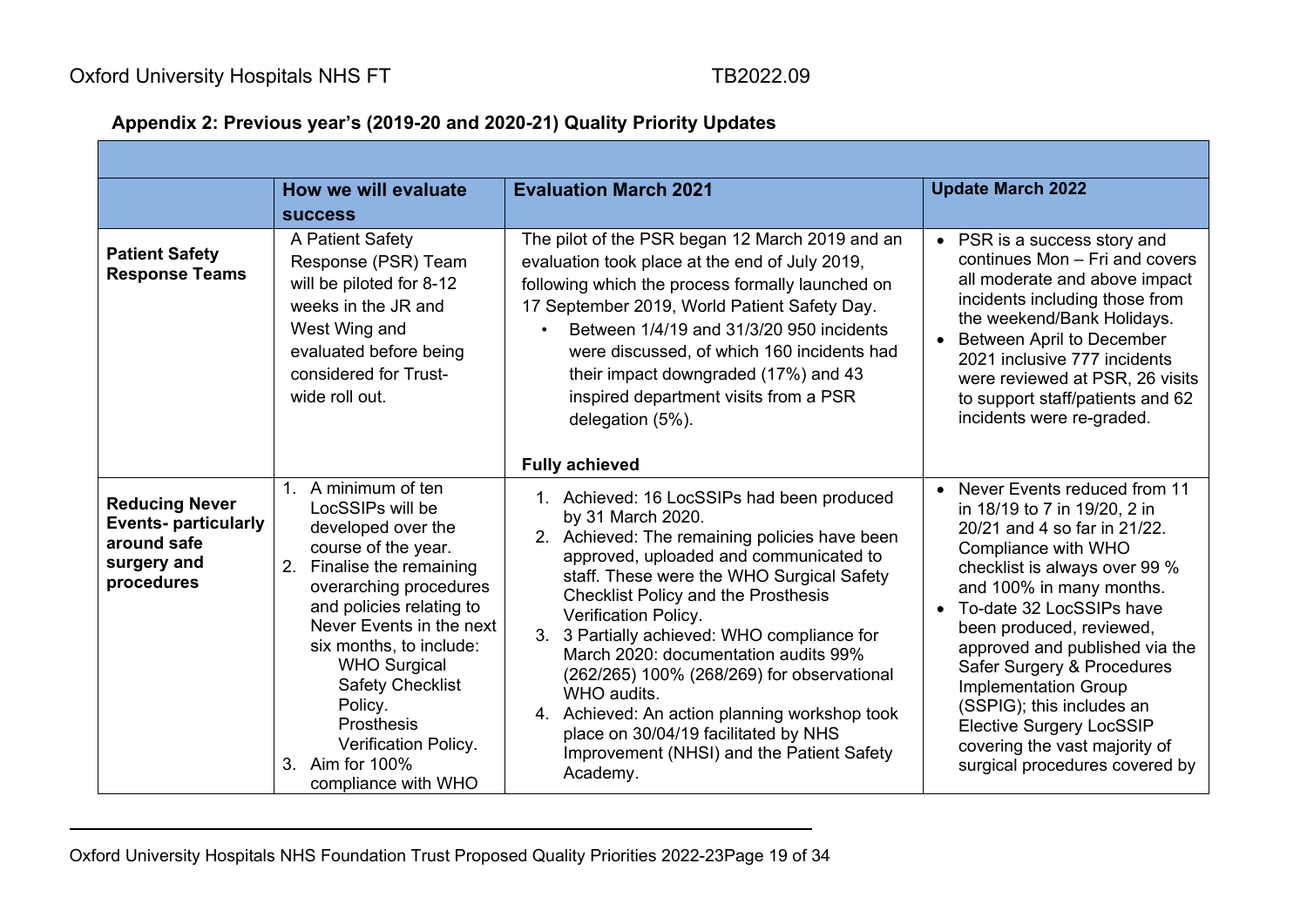| <b>Surgical Safety</b><br>Checklist.<br>4. Run an action planning<br>workshop with input<br>from NHSI, Patient<br>Safety Academy and<br><b>Clinical Governance to</b><br>ensure robust actions<br>are put in place to<br>prevent recurrence of<br>serious incidents /<br>Never Events.<br>5. Complete all actions<br>from RCAs following<br>NEs in 2018-19.<br>Demonstrate learning<br>across all Divisions at<br>Governance meetings. | 5. Achieved: To the end of March 2020: 100% of<br>Never Event actions for 2018/19 for which the<br>target date has passed have been completed<br>6. Five OCCG/NHSE assurance visits have<br>taken place since April 2019 closing 20 Never<br>Events and providing assurance that learning<br>and actions have been demonstrated.<br>7. A Safety Symposium focusing on WHO<br>surgical safety checklist took place 8th<br>October 2019.<br><b>Fully achieved</b> | the generic WHO surgical<br>safety checklist.<br>The National Safety Standards<br>for Invasive Procedures policy<br>and other clinical policies<br>(including the WHO checklist)<br>policy) under this framework<br>have been produced and<br>reviewed within their 3 year<br>time-frames.<br>Internal Assurance on the<br>outputs from SSPIG produced<br>a Significant Assurance with<br>minor improvement<br>opportunities outcome. The<br>action plan is progressed and<br>monitored in SSPIG<br>WHO checklist compliance is<br>monitored monthly via<br>Divisional Quality reports to<br><b>Clinical Governance Committee</b><br>(CGC) and reported via the<br>Integrated Performance Report<br>to Trust Board/IAC. December<br>2021 data provided 100%<br>compliance across<br>observational and<br>documentation audits.<br>SSPIG was asked to provide<br>support for the implementation<br>of the electronic WHO checklist<br>and has worked closely with the<br>EPR team responsible to |
|----------------------------------------------------------------------------------------------------------------------------------------------------------------------------------------------------------------------------------------------------------------------------------------------------------------------------------------------------------------------------------------------------------------------------------------|-----------------------------------------------------------------------------------------------------------------------------------------------------------------------------------------------------------------------------------------------------------------------------------------------------------------------------------------------------------------------------------------------------------------------------------------------------------------|-------------------------------------------------------------------------------------------------------------------------------------------------------------------------------------------------------------------------------------------------------------------------------------------------------------------------------------------------------------------------------------------------------------------------------------------------------------------------------------------------------------------------------------------------------------------------------------------------------------------------------------------------------------------------------------------------------------------------------------------------------------------------------------------------------------------------------------------------------------------------------------------------------------------------------------------------------------------------------------------------|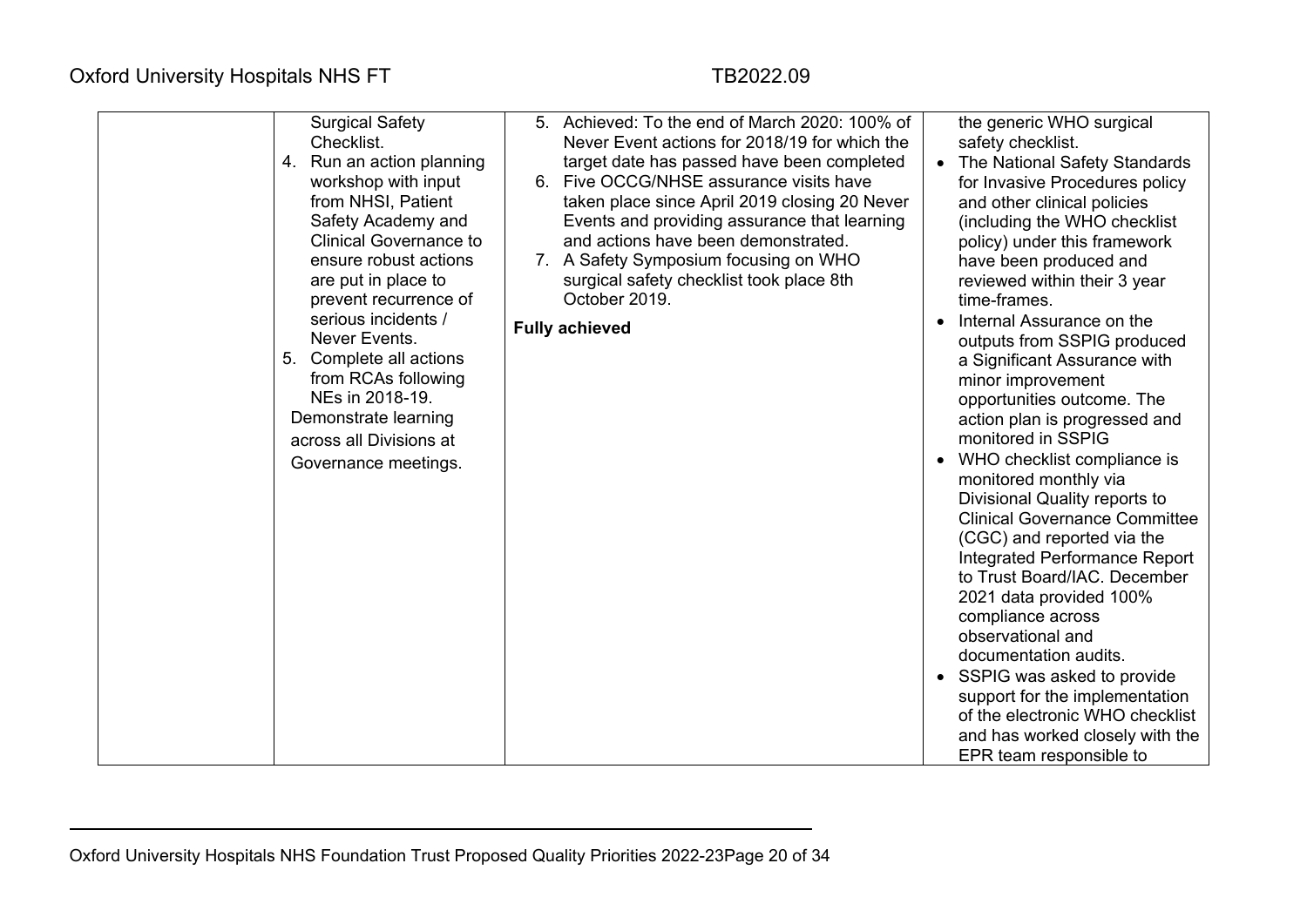|                                                                                                                                                                                                                         |                                                                                                                                                                                                                                                                          |                                                                                                                                                                                                                                                                                                                                                                                                                                                                                                                                                                                                                  | ensure completion of the<br>project in time for going live<br><b>Action plans from Serious</b><br>Incidents pertaining to safe<br>surgery and procedures are<br>followed through by the<br>Divisions and outstanding<br>actions/actions completed<br>reported via Divisional Quality<br>Reports to CGC and then to<br>IAC via the SIRI/NE report<br>bimonthly. These are also<br>taken monthly to the Serious<br>Incident Group which meets<br>weekly and actions that have<br>proved more challenging to<br>follow through are discussed<br>and amended or extended<br>where required. |
|-------------------------------------------------------------------------------------------------------------------------------------------------------------------------------------------------------------------------|--------------------------------------------------------------------------------------------------------------------------------------------------------------------------------------------------------------------------------------------------------------------------|------------------------------------------------------------------------------------------------------------------------------------------------------------------------------------------------------------------------------------------------------------------------------------------------------------------------------------------------------------------------------------------------------------------------------------------------------------------------------------------------------------------------------------------------------------------------------------------------------------------|-----------------------------------------------------------------------------------------------------------------------------------------------------------------------------------------------------------------------------------------------------------------------------------------------------------------------------------------------------------------------------------------------------------------------------------------------------------------------------------------------------------------------------------------------------------------------------------------|
| <b>NEWS2</b><br>In April 2018 NHS<br>Englandmandated<br>the implementation<br>of NEWS2across all<br>acute hospital trusts<br>and ambulance<br>services. (Patient<br><b>Safety Alert</b><br>NHS/PSA/RE/2018/<br>$003$ ). | We will implement<br>NEWS2 across OUH<br>during 2020-<br>21.<br><b>Action 1: Deliver Trust-</b><br>wide communication for<br>the launch of NEWS2<br>during 2020-21.<br><b>Action 2: Test and</b><br>deliver the technical<br>requirements for the<br>deployment of NEWS2 | <b>Action 1: Trust-wide communication about the</b><br>launch of NEWS2 and the subsequent changes to<br>this have taken place in a timely fashion. As this is<br>an ongoingprocess due to the delay in introducing<br>the system caused by the pandemic, theaction is<br>partially achieved.<br><b>Action 2:</b> The technical solution, including the fix<br>of the problem experienced at the September<br>2020 launch, has been tested and was ready to<br>be launched on 12 January 2021. Some potential<br>risks remain as the testing process is similar to<br>that used in September but the team is more | • NEWS2 was launched in the<br>Trust on the SEND platform on<br>the 27 <sup>th</sup> April 2021. This is used<br>in all adult in-patient areas.<br>Paper versions of the NEWS 2<br>scoring and escalation criteria<br>have been made available in<br>the event of a downtime and for<br>those areas who do not use the<br>electronic SEND platform.<br>Work with the SEND provider<br>Sensyne Health is ongoing to<br>ensure that the ward reporting<br>functionality as was available in<br>the previous version is updated                                                            |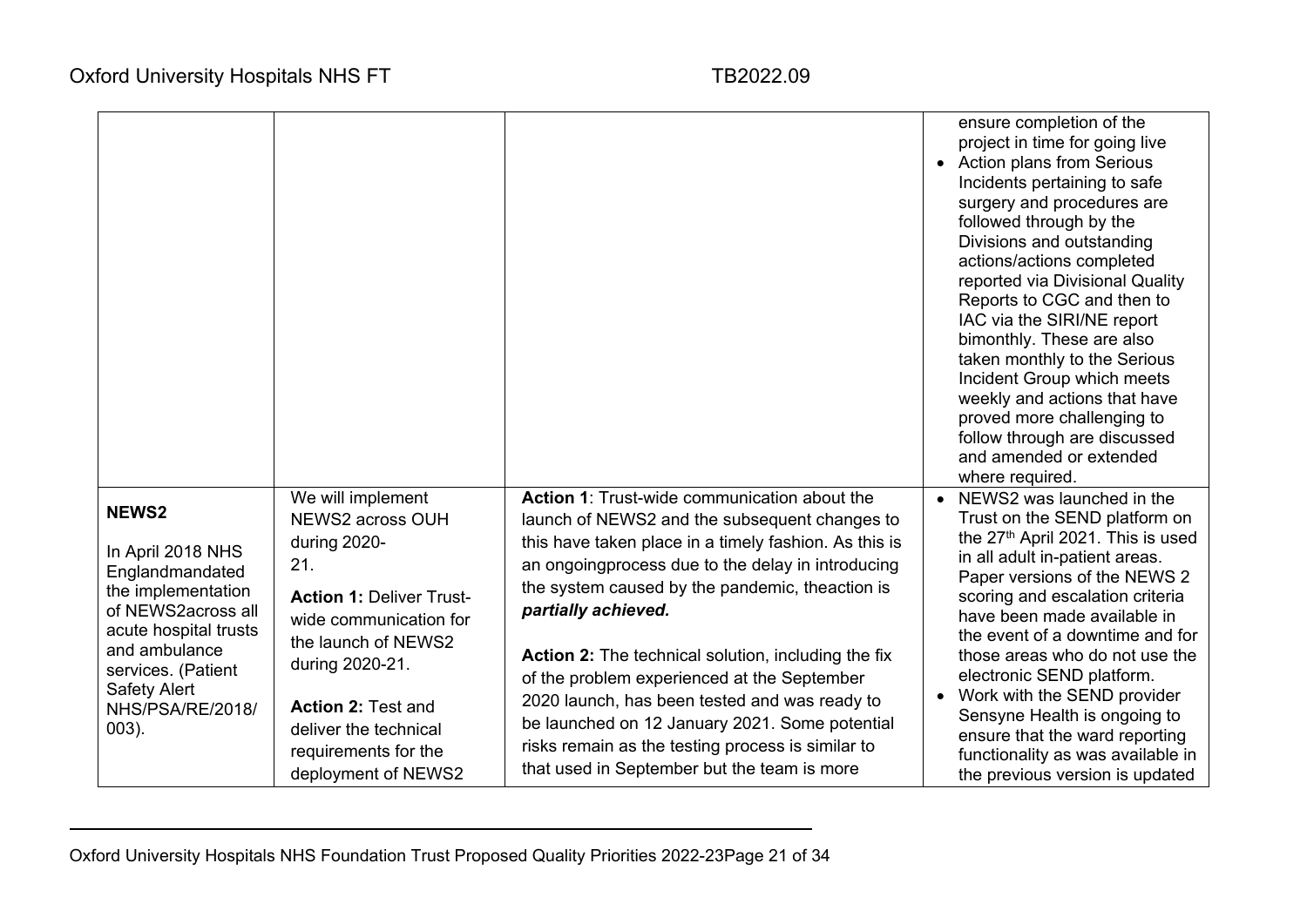|                                                                                                                                                                                     | within the System for<br>Electronic Notification and<br>Documentation (SEND)<br>platform and the<br>electronic patient record<br>(EPR) during 2020-21.                                                                                                              | confident insuccess.<br>However, it was considered that the launch of<br>NEWS2 atthis time would place an unacceptable<br>stress on clinical teams tackling rising COVID-19<br>patient numbers and so, following an options<br>appraisal, a decision to delay the launch was<br>approved by the COVID-19 Steering Group until,<br>at least, April 2021. Partially achieved.                                                                                                                                                                                                            | for NEWS 2. This will allow for<br>local monitoring of compliance<br>with observations and also to<br>compare performance with<br>similar ward areas. This<br>reporting in the interim is being<br>provided by colleagues in the<br>Information team.<br>Funding has been approved to<br>replace all the existing SEND<br>tablets in the organisations with<br>an updated model. Over 100 of<br>these have already been<br>distributed in clinical areas, the<br>remainder to replace all older<br>models have been ordered.<br>This will improve efficiency in<br>terms of observation entry for<br>staff in ward areas. |
|-------------------------------------------------------------------------------------------------------------------------------------------------------------------------------------|---------------------------------------------------------------------------------------------------------------------------------------------------------------------------------------------------------------------------------------------------------------------|----------------------------------------------------------------------------------------------------------------------------------------------------------------------------------------------------------------------------------------------------------------------------------------------------------------------------------------------------------------------------------------------------------------------------------------------------------------------------------------------------------------------------------------------------------------------------------------|---------------------------------------------------------------------------------------------------------------------------------------------------------------------------------------------------------------------------------------------------------------------------------------------------------------------------------------------------------------------------------------------------------------------------------------------------------------------------------------------------------------------------------------------------------------------------------------------------------------------------|
| <b>Safety Huddles</b><br>A safety huddle is a<br>short<br>multidisciplinary<br>briefing, held at a<br>predictable time and<br>place, and focused<br>onthe patients most<br>at risk. | A standardised method<br>to run and record safety<br>huddles has been<br>developed and<br>implemented acrossthe<br>Trust.<br><b>Action 1: Assess</b><br>effectiveness (we would<br>expect to see an increase<br>in the number of incidents<br>reported with a lower | Action 1: Although it is not possible to undertake a<br>meaningful comparison with the same time in the<br>previousyear due to the COVID-19 pandemic, the<br>data show that the number of incidents reported has<br>remained about the same over the last two years<br>with the proportion of high harm incidents<br>appearing to increase very slightly over that time. It<br>is impossible to draw any meaningful conclusion<br>from this as the numbers are so small and the<br>variables are many and complex although analysis<br>is ongoing. No commonalities or trends havebeen | • Safety Huddles have been now<br>embedded in all clinical areas.<br>These take place daily/several<br>times/day across all areas of<br>the Trust and there is now a<br>MyAssure audit that Divisions<br>undertake to check compliance.                                                                                                                                                                                                                                                                                                                                                                                   |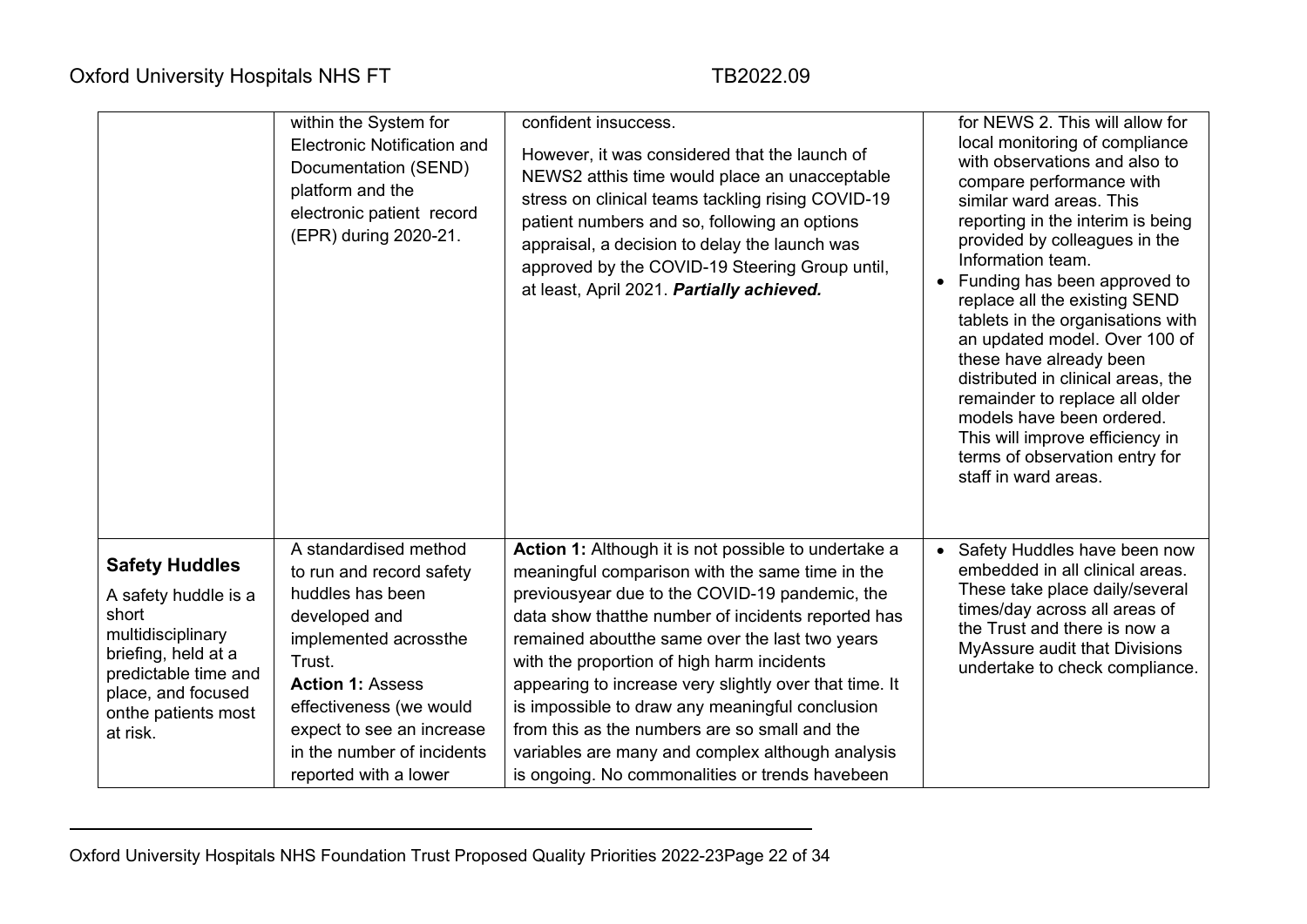|                                                                                                                                                                                  | proportion of high harm<br>incidents).                                                                                                                                                                      | identified. Partially achieved.                                                                                                                                                                                                                                                                                                                                                                                                                                                                                                                                                                                                                                                                                                                                                                                                                                                                      |                                                                                                                                                                                                                                                                                  |
|----------------------------------------------------------------------------------------------------------------------------------------------------------------------------------|-------------------------------------------------------------------------------------------------------------------------------------------------------------------------------------------------------------|------------------------------------------------------------------------------------------------------------------------------------------------------------------------------------------------------------------------------------------------------------------------------------------------------------------------------------------------------------------------------------------------------------------------------------------------------------------------------------------------------------------------------------------------------------------------------------------------------------------------------------------------------------------------------------------------------------------------------------------------------------------------------------------------------------------------------------------------------------------------------------------------------|----------------------------------------------------------------------------------------------------------------------------------------------------------------------------------------------------------------------------------------------------------------------------------|
|                                                                                                                                                                                  | <b>Action 2: Assess the</b><br>safety culture across<br>the organisation using a<br>validated tool.                                                                                                         | <b>Action 2: The University of Texas Safety Attitudes</b><br>Questionnaire (UTSAQ), used by the OxSTaR for<br>ourhuman factors programme, has been<br>distributed to multidisciplinary teams who have<br>undergone training collectively as a result of Never<br>Events including Interventional Radiology, Plastics<br>and Dermatology. Analysis of data from the<br>UTSAQ will inform ongoing safety interventions<br>and we will revisit these teams in the coming year<br>using the UTSAQ to understand any change in<br>culture as a result of these interventions. Future<br>plans include broadening the use of this<br>questionnaire across OUH to support more teams<br>in the delivery of effective safety interventions.<br>The initial draft of the data analysis from the<br>UTSAQ shows that feedback was limited, but<br>when combined with course, effective.<br>Partially achieved. |                                                                                                                                                                                                                                                                                  |
| <b>Insulin Safety</b><br>Insulin errors remain<br>widespread around<br>the country despite<br>many local and<br>national initiatives to<br>improve insulin<br>safety. They canbe | By 31 March 2021 there<br>will be a 20% reduction in<br>two of the National<br><b>Inpatient Diabetes Audit</b><br>(NaDIA) Harms: severe<br>hypoglycaemia and<br>hospital acquired diabetic<br>ketoacidosis. | <b>Action 1: Previously identified incidents reviewed</b><br>against nationally defined criteria to clarify<br>baseline.<br>Information query built to ensure all DKA incidents<br>areidentified using current systems.<br>Query built for Ulysses to identify reporting of<br>previousincidents.                                                                                                                                                                                                                                                                                                                                                                                                                                                                                                                                                                                                    | Systems that have been<br>developed have worked well<br>and have been able to highlight<br>people who have experienced<br>NaDIA harms. This has<br>enabled the diabetes team to<br>intervene and improve patient<br>safety, particularly for those<br>people experiencing severe |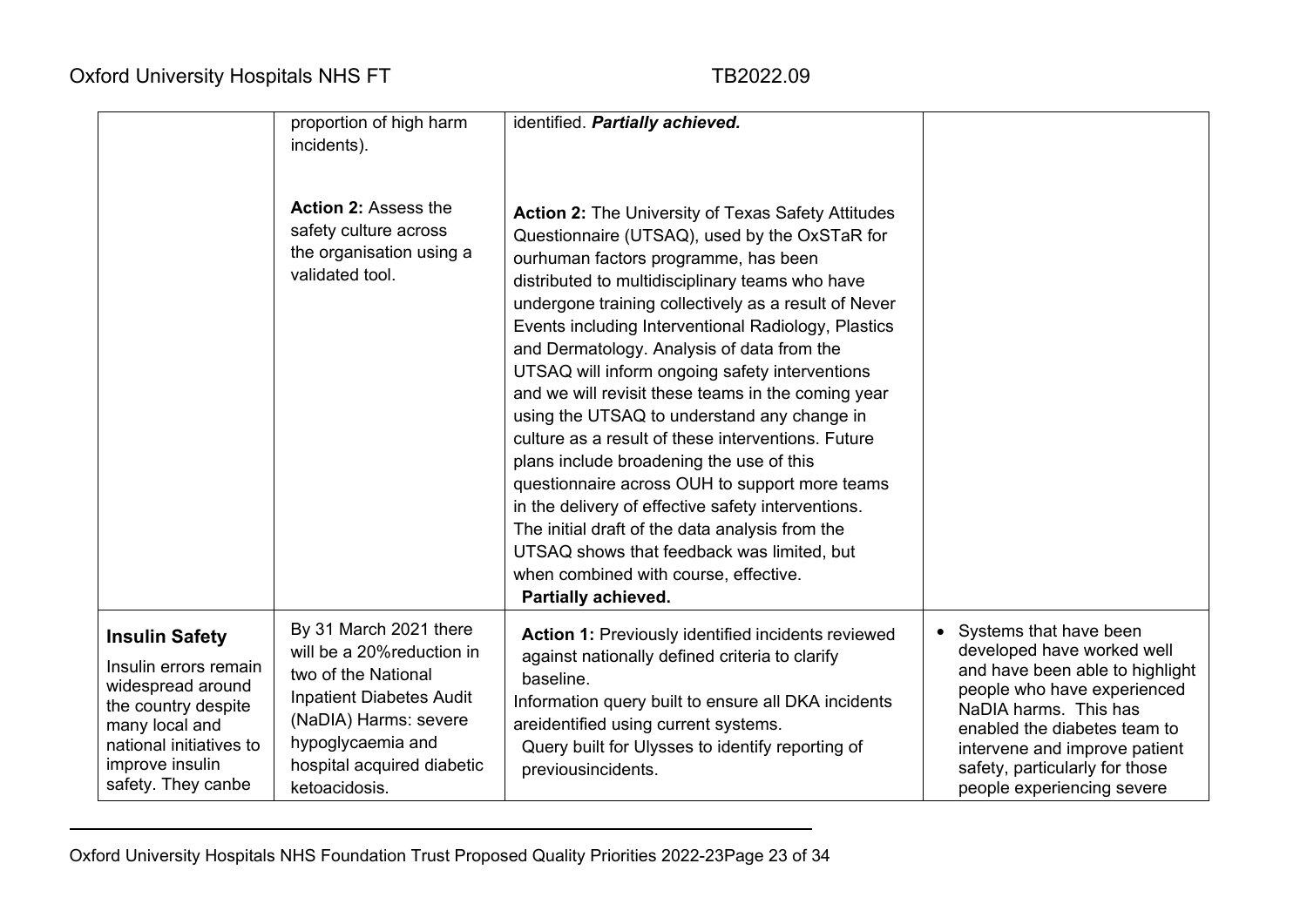| potentially life-<br>threatening<br>however, onmany<br>occasions the harm<br>suffered is<br>ameliorable or<br>avoidable. | <b>Action 1: We are going</b><br>to cleanse our data to<br>ensurethey provide an<br>accurate representation<br>of our case mix.<br>Action 2: Where the<br>NaDIA Harm criteria have<br>been met there will be an<br>investigation of what<br>happened in order to learn<br>and improve care.<br>Action 3: Investigation<br>templates for each of the<br>harms will be produced<br>and adapted as required<br>to fit the needs of the<br>investigations.<br>Action 4: A<br>multidisciplinary Insulin<br>Safety Group will be set<br>up to review the NaDIA<br>Harm reports, identify<br>learning and actions to<br>improve care. | System implemented foridentification of new<br>incidents from EPR- generated alerts and<br>diabetes team consults. Action achieved.<br><b>Action 2: Members of the Diabetes Team are</b><br>reviewing incidents while awaiting the formation<br>of aninsulin safety group.<br><b>Partially achieved.</b><br>Action 3: No existing templates identified for<br>NaDIA Harms from local /national sources<br>(peer experts, charities and national societies<br>with aninterest in inpatient care approached).<br>Local templates for otherharms identified and<br>reviewed.<br>Literature search undertaken. The work to<br>complete this action is in thevery early stages.<br><b>Partially achieved.</b><br><b>Action 4:</b> There is a Trust imperative to set up a<br>Medicine Safety Group first (inaugural meeting<br>December 2020). Insulin safety is being<br>considered in the round as part of this group. The<br>Insulin Safety Sub Group will report to the main<br>Medicine Safety Group.A planning meeting for the<br>Insulin Safety Group has | hypoglycaemia. The rates of<br>NaDIA harms have increased.<br>but this is due to systems being<br>able to more accurate<br>identification as many of them<br>were not being recorded on<br>Ulysses. The Insulin Safety<br>Group has been established<br>and a patient representative<br>has been identified and<br>included. The insulin e-learning<br>package is to be re-introduced<br>for clinical staff involved with<br>prescribing, administration or<br>supply of insulin. The medicine<br>safety group has been<br>established and the insulin<br>safety group reports to this<br>group.<br>Work remains over the coming<br>year to build on the current<br>successes. |
|--------------------------------------------------------------------------------------------------------------------------|--------------------------------------------------------------------------------------------------------------------------------------------------------------------------------------------------------------------------------------------------------------------------------------------------------------------------------------------------------------------------------------------------------------------------------------------------------------------------------------------------------------------------------------------------------------------------------------------------------------------------------|-------------------------------------------------------------------------------------------------------------------------------------------------------------------------------------------------------------------------------------------------------------------------------------------------------------------------------------------------------------------------------------------------------------------------------------------------------------------------------------------------------------------------------------------------------------------------------------------------------------------------------------------------------------------------------------------------------------------------------------------------------------------------------------------------------------------------------------------------------------------------------------------------------------------------------------------------------------------------------------------------------------------------------------------------------------|--------------------------------------------------------------------------------------------------------------------------------------------------------------------------------------------------------------------------------------------------------------------------------------------------------------------------------------------------------------------------------------------------------------------------------------------------------------------------------------------------------------------------------------------------------------------------------------------------------------------------------------------------------------------------------|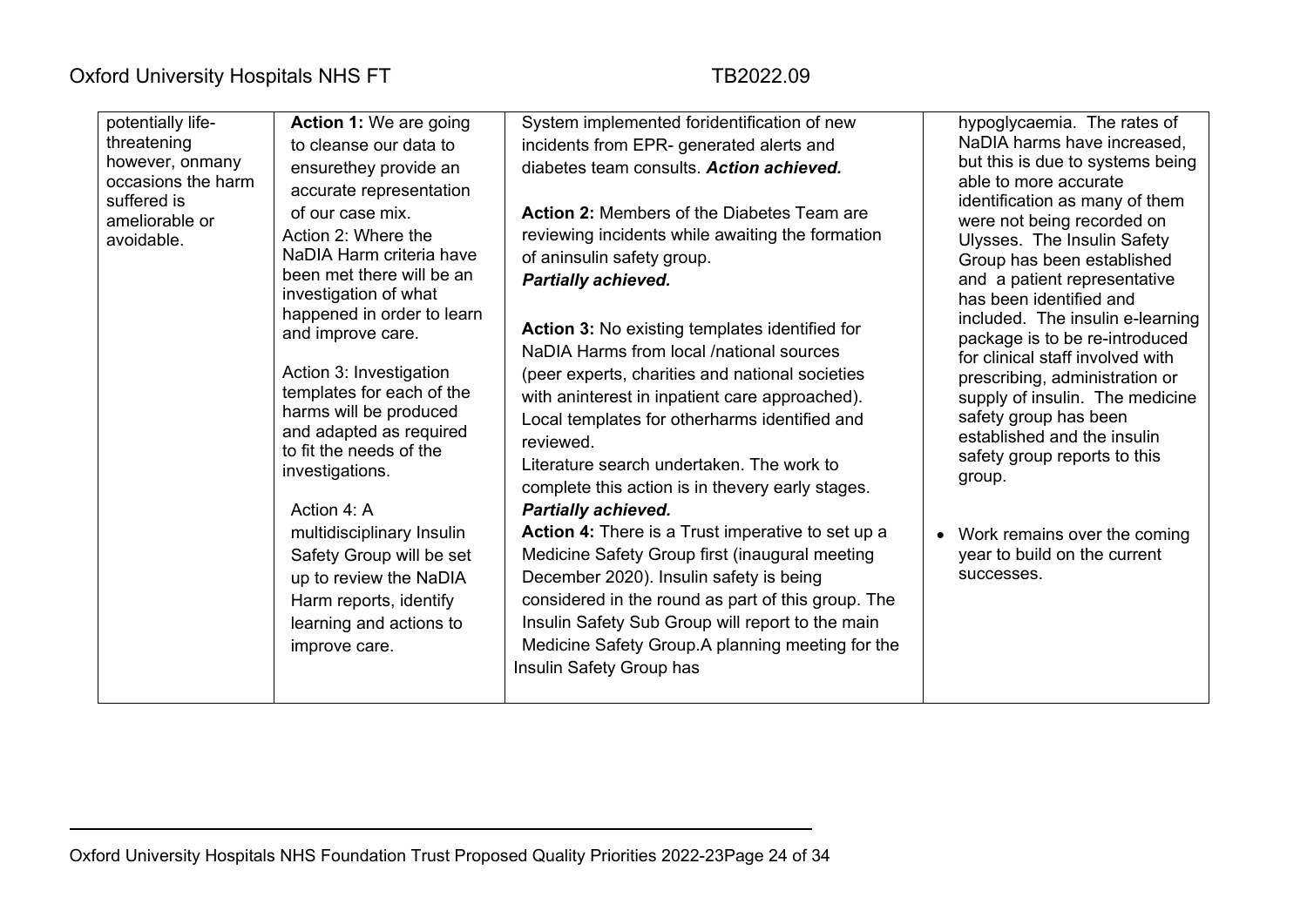| <b>Reducing</b><br>stillbirths | Reduction in stillbirth rate<br>by 20% by 31 March 2020.<br>Reducing stillbirth rate from<br>5.2 per 1000 births to 4.0<br>per 1000 births by the<br>introduction of the five<br>elements recommended in<br>the 'Saving Babies' Lives'<br>Care Bundle:<br>Element 1 - Reducing<br>smoking in pregnancy. | Element 1 – Carbon monoxide testing being offered<br>together with referral to Stop Smoking service<br>where appropriate.<br>Element 2: OUH were one of the first Trusts in the<br>country to introduce routine 36 week growth<br>ultrasound scanning plus identification of women<br>whose baby might struggle to grow properly, with<br>an offer of an extra ultrasound scan at 28 weeks.<br>Element 3: All women are asked about how their<br>baby is moving at every appointment. Language<br>appropriate literature with information on self- | OUHT's stillbirth rate per 1000<br>births is currently meeting the<br>target set out in SBLCBv2.<br>2021/2022 data is recorded up to<br>Quarter 3 ending 31/12/2021. This<br>data represents an overall<br>reduction in the numbers of<br>families who have not had to live<br>through the devastation of stillbirth.<br>We continue to work towards all |                                                                                                                                                                                                                                                              |  |
|--------------------------------|---------------------------------------------------------------------------------------------------------------------------------------------------------------------------------------------------------------------------------------------------------------------------------------------------------|----------------------------------------------------------------------------------------------------------------------------------------------------------------------------------------------------------------------------------------------------------------------------------------------------------------------------------------------------------------------------------------------------------------------------------------------------------------------------------------------------------------------------------------------------|----------------------------------------------------------------------------------------------------------------------------------------------------------------------------------------------------------------------------------------------------------------------------------------------------------------------------------------------------------|--------------------------------------------------------------------------------------------------------------------------------------------------------------------------------------------------------------------------------------------------------------|--|
|                                | Element 2 - Risk                                                                                                                                                                                                                                                                                        | referral should the baby not move is shared.                                                                                                                                                                                                                                                                                                                                                                                                                                                                                                       | Year                                                                                                                                                                                                                                                                                                                                                     | <b>Mean</b>                                                                                                                                                                                                                                                  |  |
|                                | assessment, prevention and                                                                                                                                                                                                                                                                              | Element 4: Standardisation across the region for                                                                                                                                                                                                                                                                                                                                                                                                                                                                                                   | 2019/2020                                                                                                                                                                                                                                                                                                                                                | 3.83                                                                                                                                                                                                                                                         |  |
|                                | surveillance of pregnancies<br>at risk of fetal growth                                                                                                                                                                                                                                                  | monitoring during labour has taken place, together<br>with competency based training for all doctors and                                                                                                                                                                                                                                                                                                                                                                                                                                           | 2020/2021                                                                                                                                                                                                                                                                                                                                                | 3.83                                                                                                                                                                                                                                                         |  |
|                                | restriction.                                                                                                                                                                                                                                                                                            | midwives.                                                                                                                                                                                                                                                                                                                                                                                                                                                                                                                                          | 2021/2022                                                                                                                                                                                                                                                                                                                                                | 2.69                                                                                                                                                                                                                                                         |  |
|                                | Element 3 - Raising<br>awareness of reduced fetal<br>movement.<br>Element 4 - Effective fetal<br>monitoring during labour.<br>Element $5 -$ Reducing<br>the number of preterm<br>births.                                                                                                                | Element 5: Our stillbirth rate per 1000 births<br>continues to fluctuate (2019-20 quarters so far: Q1<br>4.18, Q2 5.57, Q3 3.14). This represents an overall<br>reduction in the numbers of families who have not<br>had to live through the devastation of stillbirth. To<br>ensure sustained improvement in this project, we<br>need to continue this work and become compliant<br>with SBL v2.<br><b>Fully achieved</b>                                                                                                                         | elements of SBLCBv2 to further<br>improve in this area.<br>with verbal advice. Since June<br>now been resumed. The<br>booking, and 84.75% at 36/40<br>week period). OUHT have<br>introduced a new physiological<br>eyes. Data is currently showing<br>low compliance with the timely                                                                     | Carbon Monoxide (CO) testing was<br>temporarily suspended during the<br>Covid pandemic but was replaced<br>2021 CO face to face testing has<br>compliance rate is currently 82% at<br>weeks (measured over a rolling six<br>approach to CTG monitoring/fresh |  |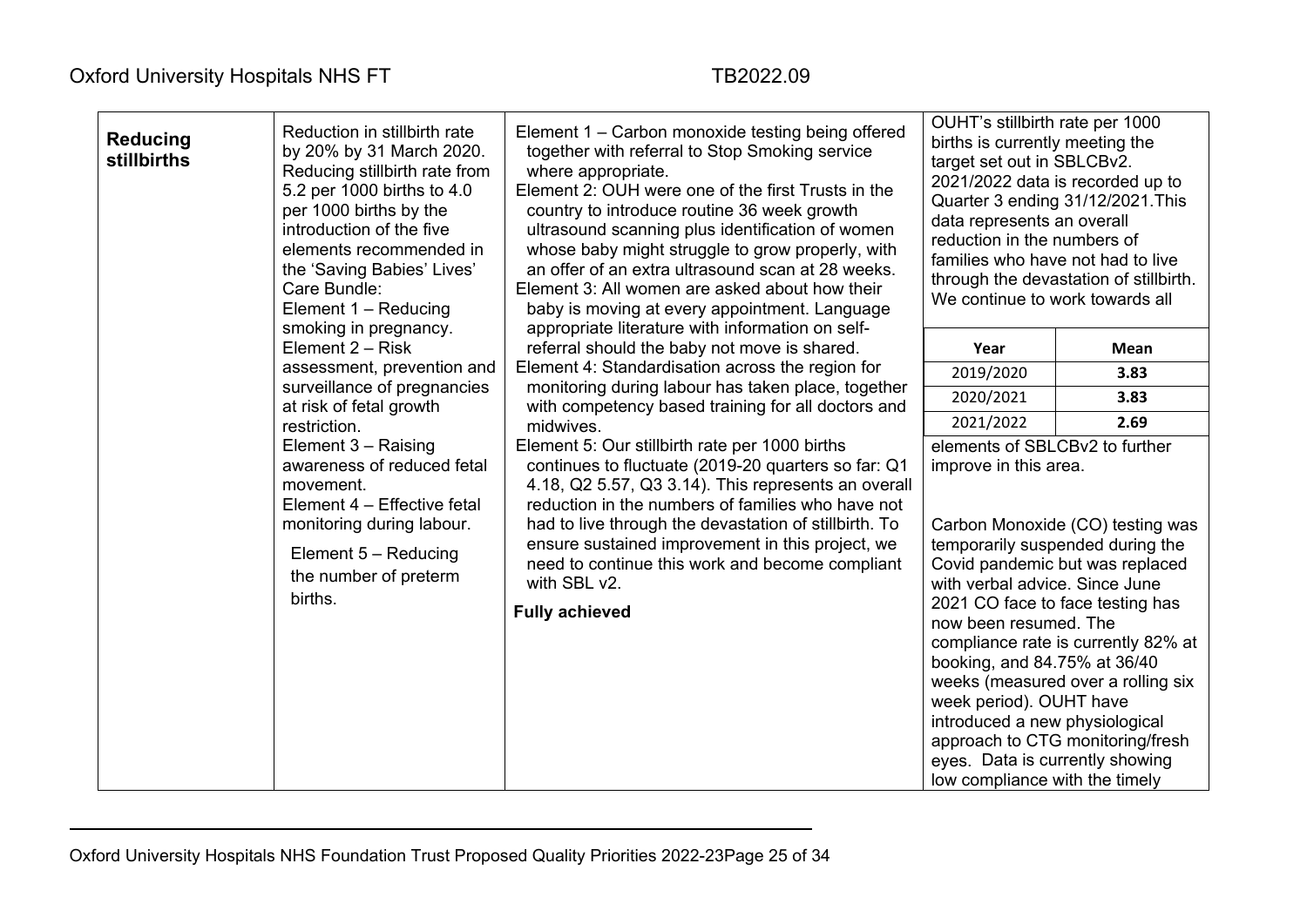|                                               |                                                                                                                                                                                                                                                                                                                                                                                                        |                                                                                                                                                                                                                                                                                                                                                                                                                                                                                                                                                                                                                                                                                                                                                                                                    | administration of steroids and work<br>is being undertaken with the lead<br>consultant and the Digital Midwife<br>to determine whether this is a data<br>error or whether this is an area for<br>improvement.                                                                                                                                                                                                                                        |
|-----------------------------------------------|--------------------------------------------------------------------------------------------------------------------------------------------------------------------------------------------------------------------------------------------------------------------------------------------------------------------------------------------------------------------------------------------------------|----------------------------------------------------------------------------------------------------------------------------------------------------------------------------------------------------------------------------------------------------------------------------------------------------------------------------------------------------------------------------------------------------------------------------------------------------------------------------------------------------------------------------------------------------------------------------------------------------------------------------------------------------------------------------------------------------------------------------------------------------------------------------------------------------|------------------------------------------------------------------------------------------------------------------------------------------------------------------------------------------------------------------------------------------------------------------------------------------------------------------------------------------------------------------------------------------------------------------------------------------------------|
| Sepsis care -<br>antibiotics within 1<br>hour | Increase from 74% to more<br>than 90% the proportion of<br>sepsis patients receiving<br>antibiotics within an hour by<br>31 March 2020.<br>Undertake an audit of<br>sepsis in which the first<br>dose of antibiotics was<br>delayed $> 1h$ in order to<br>identify and share learning<br>by 31 March 2020.<br>Include 'Sepsis' as a<br>subject for learning on a<br>'Grand Round' by 31 March<br>2020. | 1. Proportion of patients who received antibiotics<br>within 1hr of a sepsis alert<br>May 19 - 41/60 (68%)<br>Jun $19 - 44/56$ (78%)<br>$\bullet$<br>July 19 - 47/59 (78%)<br>$\bullet$<br>Aug $19 - 40/50$ (80%)<br>$\bullet$<br>Sep 19 - 62/75 (83%)<br>$\bullet$<br>Oct $19 - 57/70$ (81%)<br>$\bullet$<br>Nov 19 - 40/52 (77%)<br>$\bullet$<br>Dec $19 - 60/81$ (74%)<br>$\bullet$<br>Jan $20 - 36/45$ (80%)<br>$\bullet$<br>Feb $20 - 32/44$ (73%)<br>$\bullet$<br>Mar $20 - 30/46$ (65%)<br>$\bullet$<br>2. Audit<br>Audit completed and report shared with the Sepsis<br>Team. Formal presentation to the Sepsis working<br>group deferred to next meeting due to Covid-19. Key<br>findings included:<br>The OUH Sepsis Agent is an effective tool for<br>identifying patients with sepsis. | Sepsis care Team is now part of<br>the standard contract continuing to<br>work hard on addressing this goal<br>(teaching / time to antibiotics audit /<br>new dashboard etc.).<br>The OUH performance on time to<br>antibiotics from a sepsis alert<br>between April 2020 and December<br>2021 has seen a steady upward<br>trend in performance since 2020,<br>with 90% at December<br>demonstrating that we met the<br>standard in both ED and MRC. |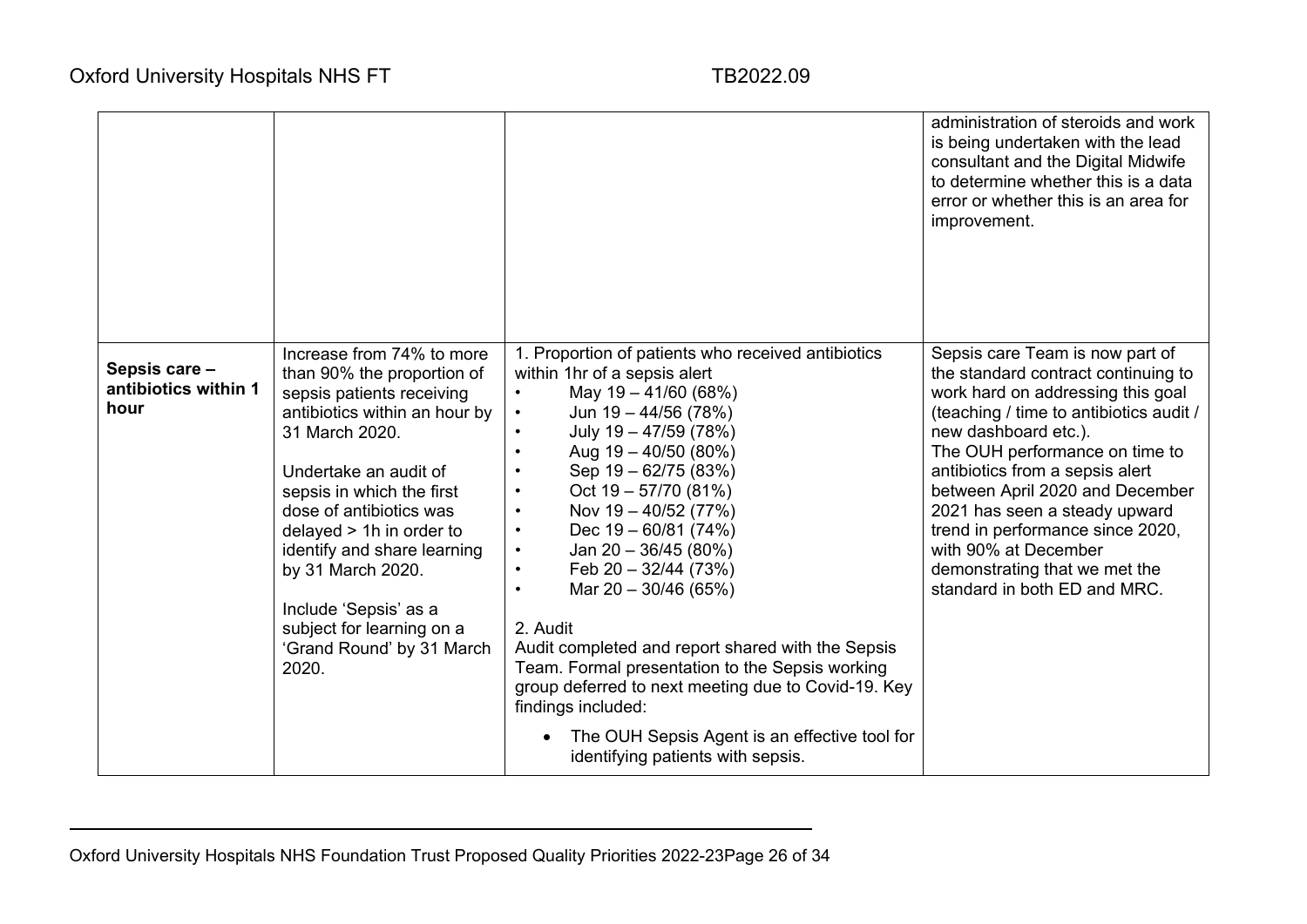|  | 81% (177/218) of the patients with a sepsis<br>alert had sepsis.                                                                                                                                          |  |
|--|-----------------------------------------------------------------------------------------------------------------------------------------------------------------------------------------------------------|--|
|  | Among patients for whom there was a delay<br>to antibiotics, median time from Sepsis Alert<br>to antibiotics was 90 mins.                                                                                 |  |
|  | Much of this delay is between antibiotic<br>prescription and administration: among<br>patients for whom there was a delay to<br>antibiotics, median time from Prescription to<br>antibiotics was 58 mins. |  |
|  | There was limited documentation on other<br>reasons for delays, but from the data we did<br>have the main reason was difficulty in gaining<br>IV access.                                                  |  |
|  | 3. Grand Round - Completed<br>Sepsis Surgical & Medical Grand Rounds took place<br>31/01/2020 & 20/02/2020.<br>Regular sepsis slots are scheduled for student nurse<br>grand round.                       |  |
|  | <b>Partially achieved</b>                                                                                                                                                                                 |  |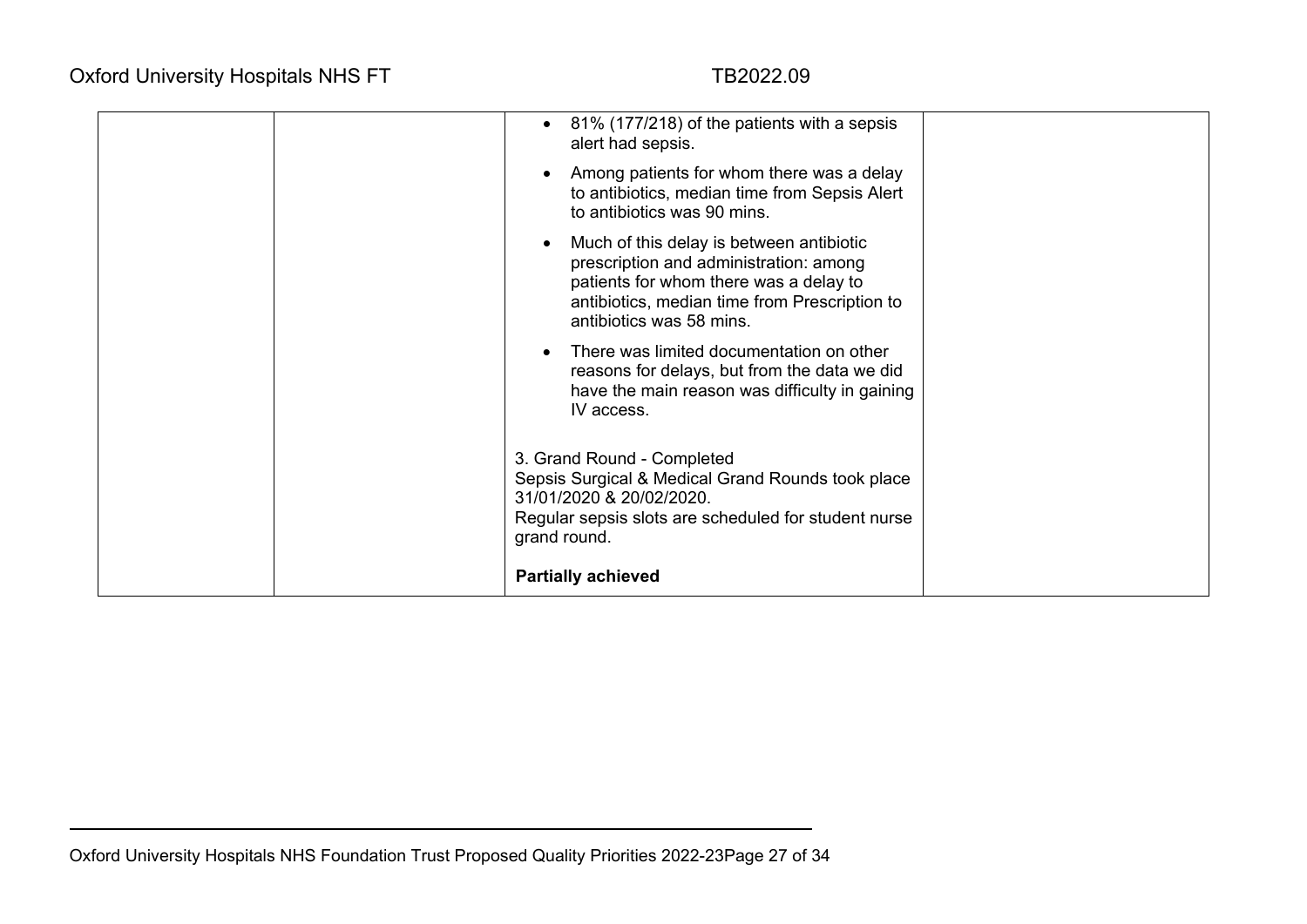| We aim to build onthe<br>Psychological<br>already good level of<br><b>Medicine</b><br>'mental healthcare' OUH<br>offers its patients by<br>Improving the<br>enhancing it in several<br>provisionof<br>psychological<br>areas as follows.<br>medicine to all OUH<br>patients (formerly<br><b>Action 1: We will</b><br>referred to as<br>improve access to<br>'mental health<br>psychiatry for inpatients<br>care')*<br>at the Horton General<br>tele-psychiatry for<br>medical inpatients.<br><b>Action 2: We will</b><br>expand the provision of<br>integrated psychiatry<br>and psychology to cover<br>more of the Trust's high<br>needareas such as<br>haematology and<br>gastroenterology.<br><b>Action 3: We will work</b><br>with our partners Oxford<br>Health to ensure that we<br>deliver thenationally<br>by ensuring that there is | Hospital by implementing | Action 1: We have enhanced tele-psychiatry<br>provision for all medical inpatients (on all sites<br>including the Horton) in part as a response to<br>COVID-19. Further work is needed to address<br>practical and technical issues (suitable space in the<br>psychiatry office, availability of suitabledevices, staff<br>training and reliable connections to Wi-Finetworks).<br><b>Partially achieved.</b><br><b>Action 2: We have expanded Psychological</b><br>Medicine to some, but not yet all, high need<br>areas. New posts for haematologyhave been<br>approved.<br>Psychological Medicine continues to work with<br>medical and surgical specialties including<br>gastroenterology, respiratory medicine, stroke,<br>specialist surgery and cardiology to improve<br>provision. COVID-19 has emphasised the need<br>but also slowed progress in contracting and<br>approvals. Partially achieved.<br><b>Action 3: OUH Psychological Medicine has</b><br>extended provision to include weekend and bank<br>Holidays. Oxford Health continues to cover night-<br>time emergencies (and ED). As a result, OUH now<br>meetsthe NHSE Core 24 standardof delivering a<br>rapid response to all emergency (1 hour) and<br>urgent (24 hours) referrals every day inboth ED<br>and OUH wards. | <b>Action 1: Tele-psychiatry</b><br>provision has been established for<br>the Horton and other OUH sites.<br>On-going technical and practical<br>challenges limiting its use are (a)<br>quality of Wi-Fi and (b) availability<br>of appropriate space in the<br>psychiatry office which to conduct<br>remote consultations (space used<br>during the pandemic has been<br>removed from the team.<br>It would help for this to be<br>reinstated.                                                                                                                                                             |
|----------------------------------------------------------------------------------------------------------------------------------------------------------------------------------------------------------------------------------------------------------------------------------------------------------------------------------------------------------------------------------------------------------------------------------------------------------------------------------------------------------------------------------------------------------------------------------------------------------------------------------------------------------------------------------------------------------------------------------------------------------------------------------------------------------------------------------------------|--------------------------|-------------------------------------------------------------------------------------------------------------------------------------------------------------------------------------------------------------------------------------------------------------------------------------------------------------------------------------------------------------------------------------------------------------------------------------------------------------------------------------------------------------------------------------------------------------------------------------------------------------------------------------------------------------------------------------------------------------------------------------------------------------------------------------------------------------------------------------------------------------------------------------------------------------------------------------------------------------------------------------------------------------------------------------------------------------------------------------------------------------------------------------------------------------------------------------------------------------------------------------------------------------------------------------------------|-------------------------------------------------------------------------------------------------------------------------------------------------------------------------------------------------------------------------------------------------------------------------------------------------------------------------------------------------------------------------------------------------------------------------------------------------------------------------------------------------------------------------------------------------------------------------------------------------------------|
|                                                                                                                                                                                                                                                                                                                                                                                                                                                                                                                                                                                                                                                                                                                                                                                                                                              | requiredCore 24 standard |                                                                                                                                                                                                                                                                                                                                                                                                                                                                                                                                                                                                                                                                                                                                                                                                                                                                                                                                                                                                                                                                                                                                                                                                                                                                                                 | Action 2: Service expansion has<br>continued but in some areas (e.g.<br>haematology) this has been limited<br>by funding for agreed business<br>cases not being released /<br>transferred. Other areas of high<br>need (e.g. gastroenterology) have<br>indicated that developing<br>integrated psychological medicine<br>is not a priority. There has,<br>however, been some success in<br>developing services in the Heart<br>Centre, Long COVID, and Stroke.<br>There are so far unfunded pilot<br>projects in Infectious Diseases and<br>Respiratory Medicine. As part of<br>the OUH recovery plan Trust |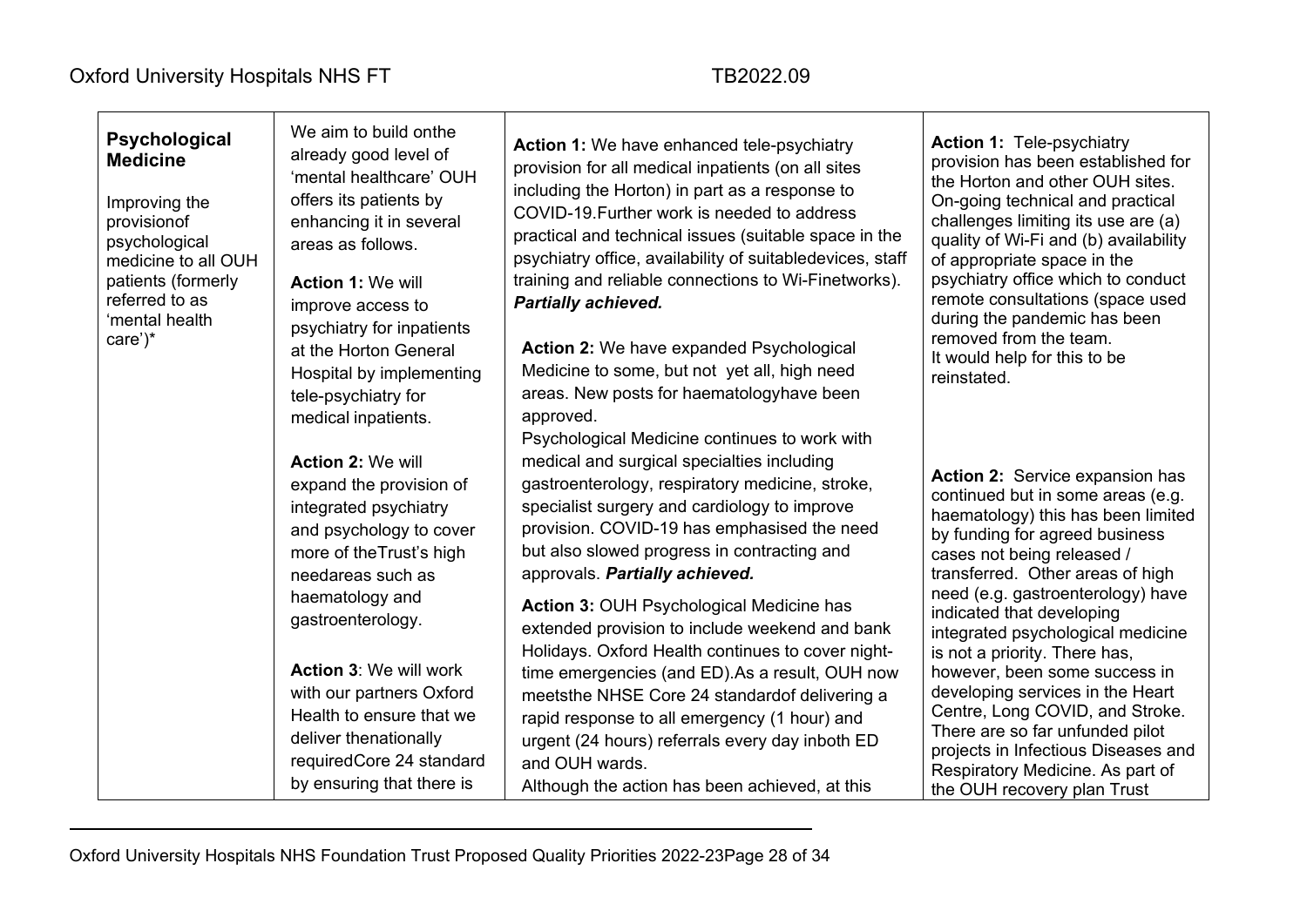|                                                                                          | a rapid response to all<br>emergency and urgent<br>psychiatric referrals at<br>nights and weekends as<br>well as during weekdays.                                                                                                                                                                                                                                                                                                       | point in time, ongoing input will berequired to<br>ensure this performance is maintained.<br><b>Fully achieved</b>                                                                                                                                                                                                                                                                                                                                                                                                                                                                                                                                                                                                                                                                                                                                                                             | support for progressing these plans<br>is needed.                                                                                                                                                                                                                                                                                                                                                                                                                                                                                                                                                                                                                                                                                                                                             |
|------------------------------------------------------------------------------------------|-----------------------------------------------------------------------------------------------------------------------------------------------------------------------------------------------------------------------------------------------------------------------------------------------------------------------------------------------------------------------------------------------------------------------------------------|------------------------------------------------------------------------------------------------------------------------------------------------------------------------------------------------------------------------------------------------------------------------------------------------------------------------------------------------------------------------------------------------------------------------------------------------------------------------------------------------------------------------------------------------------------------------------------------------------------------------------------------------------------------------------------------------------------------------------------------------------------------------------------------------------------------------------------------------------------------------------------------------|-----------------------------------------------------------------------------------------------------------------------------------------------------------------------------------------------------------------------------------------------------------------------------------------------------------------------------------------------------------------------------------------------------------------------------------------------------------------------------------------------------------------------------------------------------------------------------------------------------------------------------------------------------------------------------------------------------------------------------------------------------------------------------------------------|
| <b>Staff health and</b><br>wellbeing<br>Related to feedback<br>from the Staff<br>Survey. | The aim is to provide<br>an effective, safe and<br>healthy<br>working<br>environment which will<br>reflected<br>by<br>be<br>an<br>improvement in the staff<br>health<br>and wellbeing<br>scores in the 2020 OUH<br>StaffSurvey.<br><b>Action 1: Using Staff</b><br>Survey data, engage with<br>staff to identify and<br>prioritiseinitiatives for<br>implementation by end<br>March 2021 to improve<br>people's health and<br>wellbeing | Action 1: Health and wellbeing (HWB) has beena<br>core priority throughout 2020-21. Our 2020 Staff<br>Survey results showed a significant improvement<br>in our wellbeing scores, including a 6% increase<br>inpeople feeling that OUH definitely takes positive<br>action on health and wellbeing. Key components<br>that have driven this improvement include:<br>HWB Lead commenced 11/01/21 to work with<br>ourBlack, Asian and MinorityEthnic (BAME) staff<br>members to co-design culturally relevant<br>initiatives.<br>• 'Your Wellness Matters' winter wellbeing<br>campaign launched 11/01/21 through to the<br>end of March 2021.<br>Weekly workshops for wellbeing leads<br>facilitated by Psychological Medicineand<br>Culture and Leadership.<br>Fortnightly PsychologicalMedicine and Here for<br>Health 'self-care' webinars for our people.<br>Respite rooms beingidentified. | Following on from 2019/20 the<br>Wellbeing<br>Quality<br>Priority<br>continued into 2020/21 with a<br>particular focus on the wellbeing<br>support for our people during<br>Covid, including our OH risk<br>assessment, Guide to Health<br>and Wellbeing, Psychological<br>Medicine support for teams and<br>introduction<br>of<br>the<br>team<br>Wellbeing Leads.<br>We also<br>developed our people business<br>receiving<br><b>Board</b><br>case<br>additional<br>investment<br>in<br>Occupational<br>Health<br>and<br>Culture<br>Leadership<br>and<br>resource (including a new Head<br>of Wellbeing and Wellbeing<br>Practitioner).<br>The<br>wellbeing<br>theme continued into 2021/22<br>with a further Quality Priority<br>being focused on our people<br>recovery programme: Growing |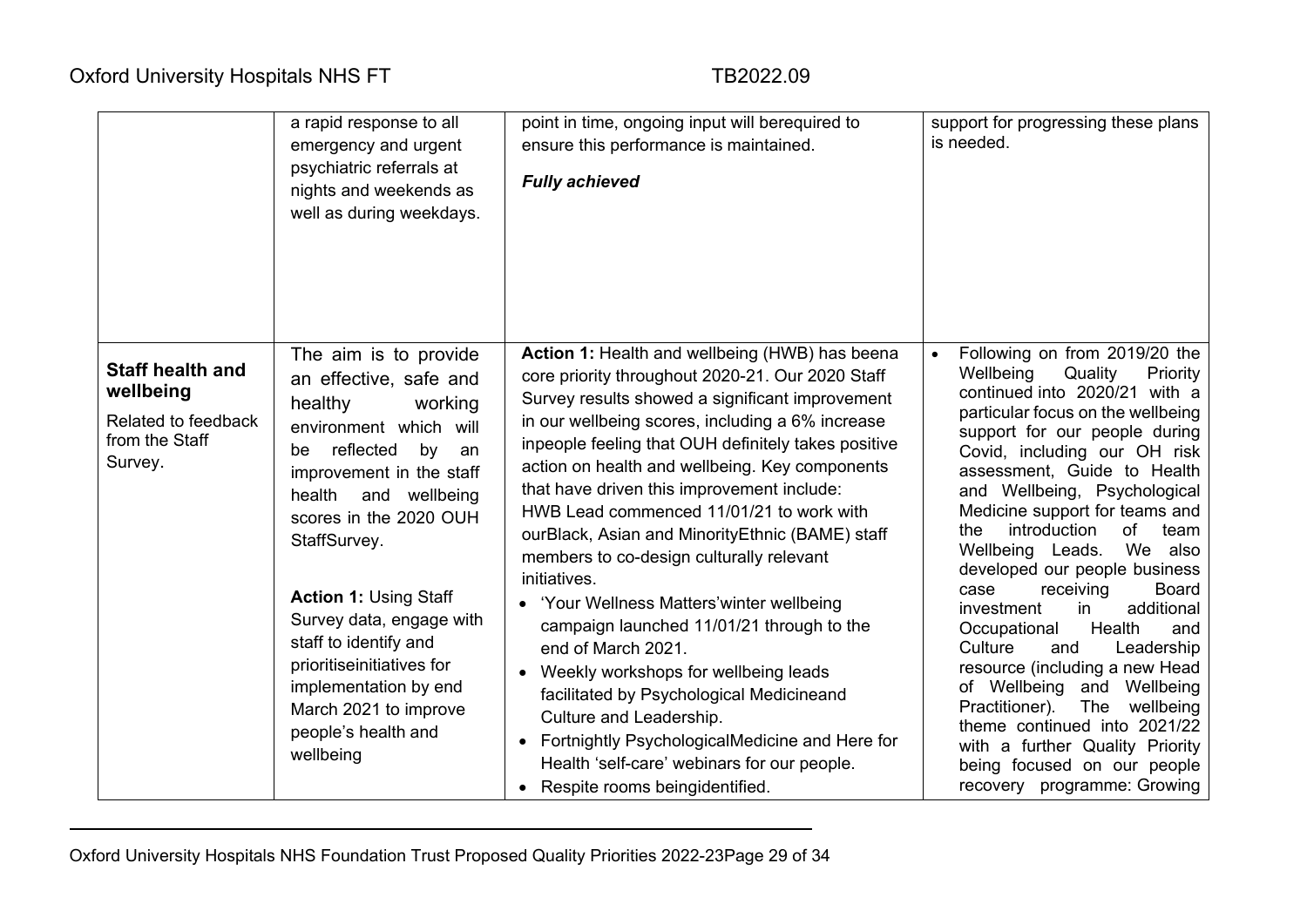| <b>Action 2:</b> A newly revised<br>policy and procedure for<br>managing stress in the<br>workplace will bedrafted<br>ready for consultation by<br>31<br>March 2021.<br><b>Action 3: Ensure the use</b><br>of a recognised Health<br>and Wellbeing<br>Framework to support<br>our work is in place by 31<br>March 2021. | <b>Risk assessments</b><br>completed for all ourpeople.<br>• Greater flexible workingarrangements positively<br>received.<br>• Specific HWB questionsincluded in 2020 Staff<br>Survey.<br>Rollout of flu and COVID-19 vaccinations. Over<br>11,000 OUH staff have now had a COVID-19<br>vaccine and over 3500 staff have now hadboth<br>doses.<br>Winter incentives package offered over<br>Christmas.<br>'Recognition' annual leave day - 2021-22.<br>Regional funding for a rest pod for Neuro ICU.<br>$\bullet$<br>Participation in the national arts programme<br>- one of 20 trusts.<br>Leadership Behaviours Framework in<br>development - based onleading with care.<br>DMTs and three CSUsrolling out Affina.<br>$\bullet$<br>Non-Executive Director(NED) Wellbeing<br>Guardian identified. Action achieved. | $Together -$<br>Rest,<br>Stronger<br>Reflect, Recover led by our<br>appointed Head of<br>newly<br>Wellbeing (June 2021) and<br>Psychological Medicine support<br>for staff service; working in<br>collaboration with a number<br>of different wellbeing services<br>across the Trust, ICS and<br>regional/national<br>teams. Outcomes in 2021/22<br>included R3P workshops to<br>support our teams with post-<br>traumatic<br>growth,<br>the<br>introduction of wellbeing check-<br>ins for our people, Mental Health<br>First<br>Aiders<br>and<br>the<br>consolidation of our wellbeing<br>offers including an updated<br>Guide to Health and Wellbeing<br>and wellbeing website<br>with<br>regional/national offers.<br>Our<br>new Wellbeing Practitioner will<br>be joining in April 2022. |
|-------------------------------------------------------------------------------------------------------------------------------------------------------------------------------------------------------------------------------------------------------------------------------------------------------------------------|----------------------------------------------------------------------------------------------------------------------------------------------------------------------------------------------------------------------------------------------------------------------------------------------------------------------------------------------------------------------------------------------------------------------------------------------------------------------------------------------------------------------------------------------------------------------------------------------------------------------------------------------------------------------------------------------------------------------------------------------------------------------------------------------------------------------|-----------------------------------------------------------------------------------------------------------------------------------------------------------------------------------------------------------------------------------------------------------------------------------------------------------------------------------------------------------------------------------------------------------------------------------------------------------------------------------------------------------------------------------------------------------------------------------------------------------------------------------------------------------------------------------------------------------------------------------------------------------------------------------------------|
|                                                                                                                                                                                                                                                                                                                         | <b>Action 2: The Managing Stress in the Workplace</b><br>policy has been drafted and is ready for<br>consultation in April 2021. Action achieved.                                                                                                                                                                                                                                                                                                                                                                                                                                                                                                                                                                                                                                                                    | The NHS Annual Staff Survey<br>continues to be regarded as an<br>important part<br>of<br>our<br>engagement approach to obtain<br>feedback from<br>our<br>people<br>regarding what is working well                                                                                                                                                                                                                                                                                                                                                                                                                                                                                                                                                                                             |
|                                                                                                                                                                                                                                                                                                                         | <b>Action 3: The OUH Guide to Health and Wellness</b><br>was launched in June 2020 and this was                                                                                                                                                                                                                                                                                                                                                                                                                                                                                                                                                                                                                                                                                                                      | what could<br>and<br>be<br>even<br>better. We have continued to<br>build<br>2020<br>activities,<br><b>on</b><br>by learning<br>from<br>what has                                                                                                                                                                                                                                                                                                                                                                                                                                                                                                                                                                                                                                               |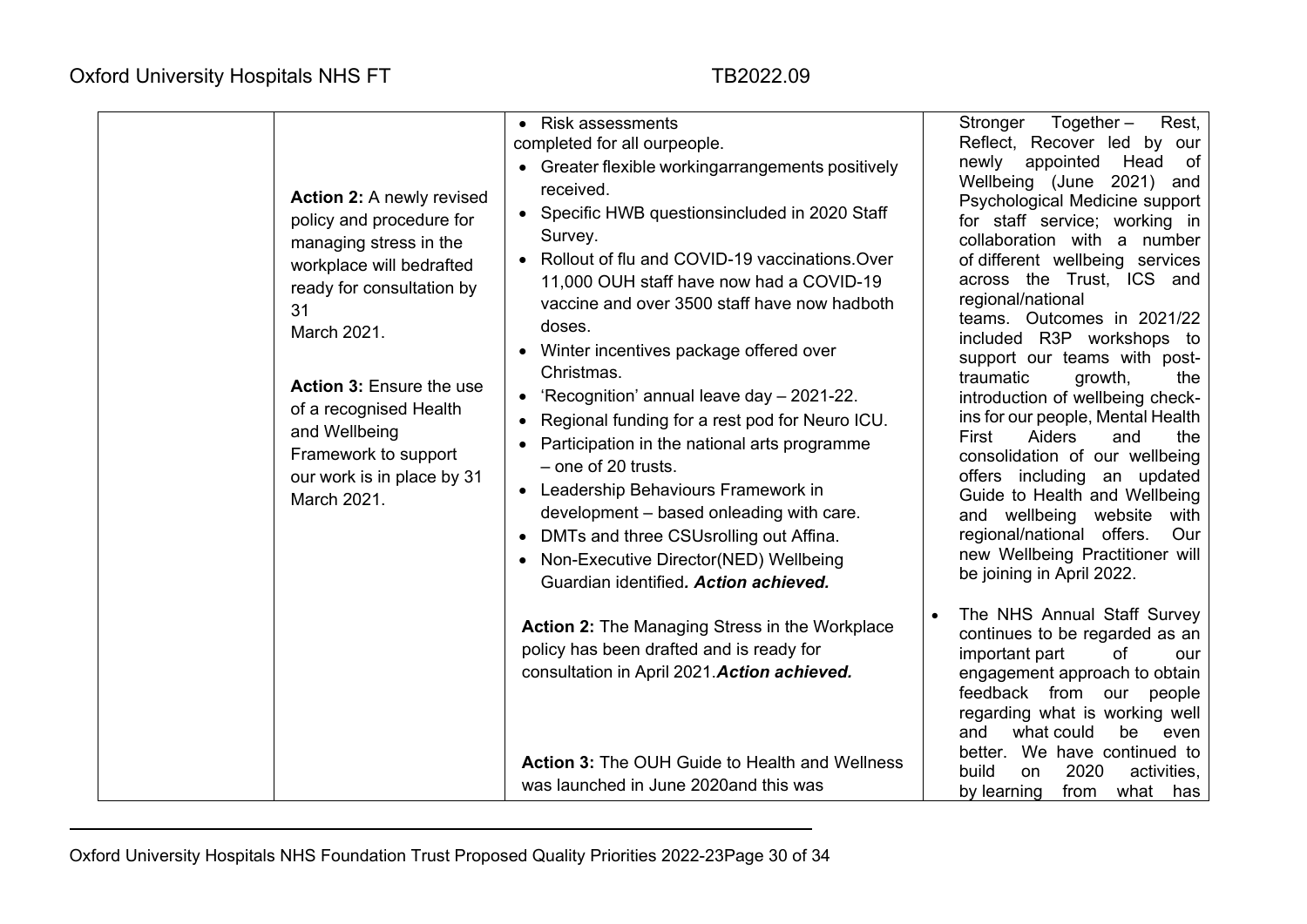|                                                                                                                                                                                                                                       |                                                                                                                                                                                                                                                                                        | comprised of six dimensions of wellness:<br><b>Emotional and</b><br>psychological; environmental; physical;<br>occupational and intellectual; financial; social.<br>These are based onthe eight dimensions of<br>wellness framework and they have driven the<br>OUH work priorities during 2020-<br>21. Furthermore, as part of the collaboration in the<br>BOB ICS, OUH undertook an organisational<br>assessment in November 2020 against the NHS<br>Health and Wellbeing Framework to help to plan<br>and implement system priorities to improve the<br>wellbeing of our people. Action achieved. | worked well to date within the<br>national best in class trusts, as<br>well as identifying areas of<br>internal good practice to enable<br>collective improvement. In our<br>2020 staff survey we saw<br>positive<br>wellbeing<br>with<br>improvements<br>a 6%<br>increase from 27% to 33% in<br>"my organisation definitely takes<br>positive action on HWB" and<br>the 31.7% national<br>above<br>average. The 2021 embargoed<br>staff survey results show further<br>positive improvements in this<br>feedback and our Growing<br>Stronger Together wellbeing<br>quality priority continues into<br>2022/23. |
|---------------------------------------------------------------------------------------------------------------------------------------------------------------------------------------------------------------------------------------|----------------------------------------------------------------------------------------------------------------------------------------------------------------------------------------------------------------------------------------------------------------------------------------|------------------------------------------------------------------------------------------------------------------------------------------------------------------------------------------------------------------------------------------------------------------------------------------------------------------------------------------------------------------------------------------------------------------------------------------------------------------------------------------------------------------------------------------------------------------------------------------------------|-----------------------------------------------------------------------------------------------------------------------------------------------------------------------------------------------------------------------------------------------------------------------------------------------------------------------------------------------------------------------------------------------------------------------------------------------------------------------------------------------------------------------------------------------------------------------------------------------------------------|
| <b>Patients who</b><br>have their<br>procedure<br>cancelled<br>Gathering<br>information to<br>understand the<br>impact of cancelled<br>admissions and<br>procedures on<br>patientsand their<br>families. Thiswill<br>provide valuable | The aim is to improvethe<br>position of the Trust<br>regarding cancelled<br>proceduresin national<br>surveys tothe middle<br>quartile by 31 March<br>2021.<br><b>Action 1: We will</b><br>ensure that all staff<br>who are likely to be<br>delivering this newsare<br>trained to do so | <b>Action 1: Discussions with Urology are ongoing</b><br>regarding a potential pilot site for this action. Work<br>hasbeen delayed due to the pandemic pressures.<br><b>Partially achieved.</b><br>Action 2: From August 2020to January 2021 there<br>have been 69 patient cancellations (on average<br>11per month). This is for JR and WW theatres (no<br>data for SUWON at present).<br>The team have not had capacity to explore in<br>depth with patients why they have declined their                                                                                                          | There was some progress made<br>to improve patient experience<br>surrounding cancelled/<br>postponed procedures but was<br>halted due to the COVID - 19<br>pandemic. The patient<br>experience team is drafting a<br>patient experience strategy for<br>the Trust for 2022 - 26. It is<br>envisaged this will be in two<br>stages and this piece of work<br>would fit into Stage two 2023-6.                                                                                                                                                                                                                    |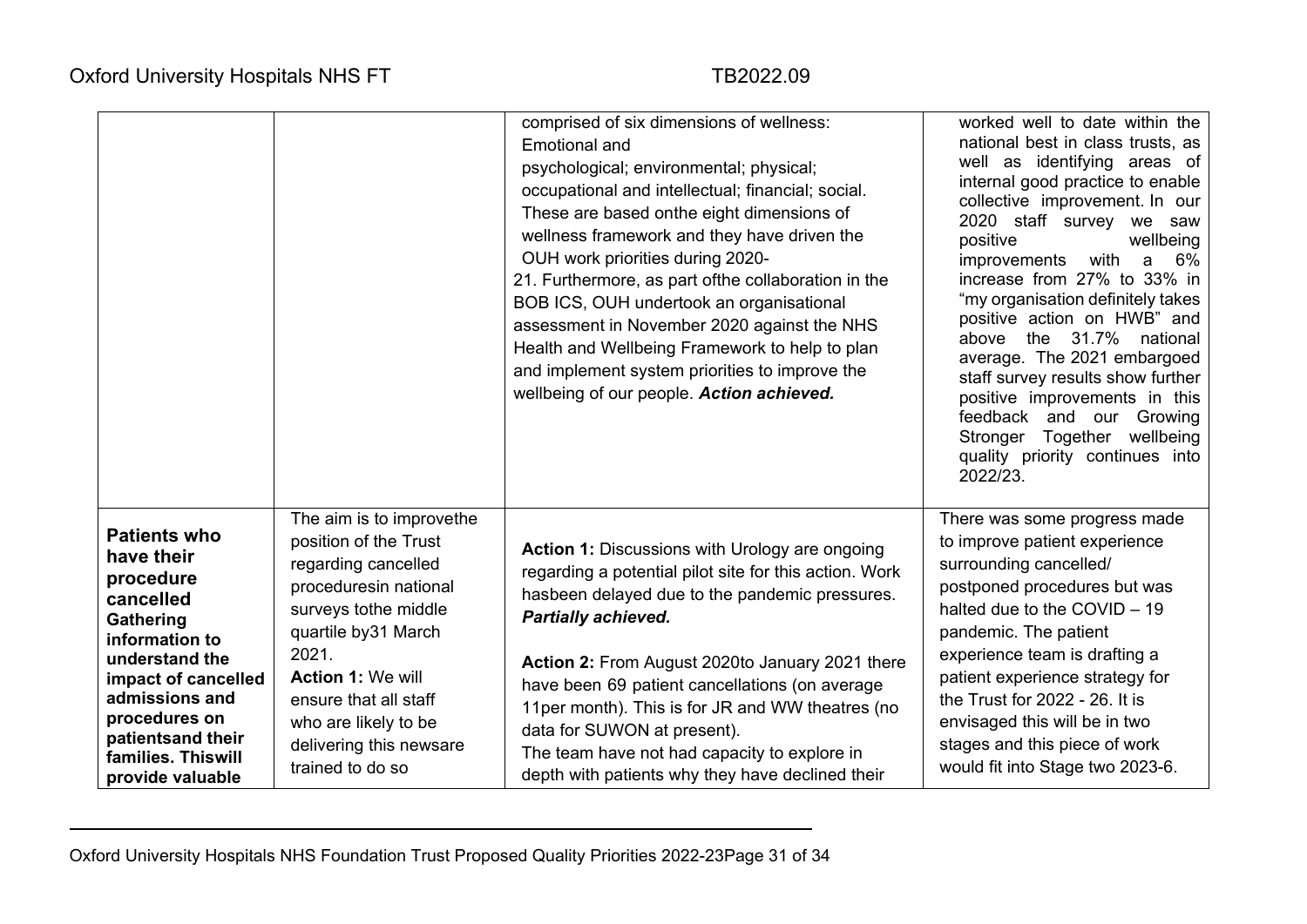| insight for<br>recommendations<br>to enhance the<br>patient experience.                                                                                                                                                            | appropriately.<br>Action 2: We will explore<br>the reasons for 'patients<br>declining treatment on the<br>day' and reduce the<br>monthly average fromsix<br>to three per month.                          | operation, however, COVID-19 is recorded as a<br>detail for this on the dataset. Further workon this<br>has been delayed due to the pandemic pressures.<br>Not achieved.                                                                                                                                            | As the Trust moves forward with<br>patient care following the<br>pandemic this may be a useful<br>project to reinstate. This would<br>need to undertake in conjunction<br>with the QI team.                                                                                                   |
|------------------------------------------------------------------------------------------------------------------------------------------------------------------------------------------------------------------------------------|----------------------------------------------------------------------------------------------------------------------------------------------------------------------------------------------------------|---------------------------------------------------------------------------------------------------------------------------------------------------------------------------------------------------------------------------------------------------------------------------------------------------------------------|-----------------------------------------------------------------------------------------------------------------------------------------------------------------------------------------------------------------------------------------------------------------------------------------------|
| <b>Reducing the</b><br>number of<br>patientswith an<br>extended length<br>of stay (LOS)<br><b>Ensuring patients</b><br>reach the discharge<br>destination that is<br>rightfor them in a<br>timely manner which<br>will alsohelp to | We will achieve a<br>reduction in the number of<br>patients with an extended<br>length of stay (LOS) of<br>over 21 days, to fewer<br>than 90 patientsby 31<br>March 2021.                                | In February 2021 the number of patients with an<br>extended LOS was 114. This is above the target<br>of 90. When compared with February 2020 there<br>has been a 17% drop year on year in the average<br>daily LOS numbers. In March 2021 the average<br>daily LOS numbers decreased to 104.<br>Action 1: Achieved. | Extended length of stay<br>surveillance and reduction<br>remains a focus and priority for<br>clinical teams across all<br>divisions.<br>As of 31 <sup>st</sup> January 2022 12.7%<br>(113) of 886 adult inpatients had<br>a length of stay over 21<br>days. The 113 patients<br>consisted of: |
| improve flow through<br>the Trust.                                                                                                                                                                                                 | <b>Action 1: The Deputy</b><br>Divisional Nurse will lead<br>on this for each Division.<br><b>Action 2: A weekly</b><br>discharge patient<br>tracking list (DPTL) will<br>be sent out every<br>Thursday. | <b>Action 2: Achieved.</b><br><b>Action 3: Achieved.</b>                                                                                                                                                                                                                                                            | $2\%$ (2) are waiting for<br>$\bullet$<br>repatriation<br>37% (42) are out of county<br>$\bullet$<br>7% (8) are NEWs 5 and<br>above<br>39% (44) are Medically Fit<br>for Discharge, of this 43%<br>(19) are waiting for<br>community hospital                                                 |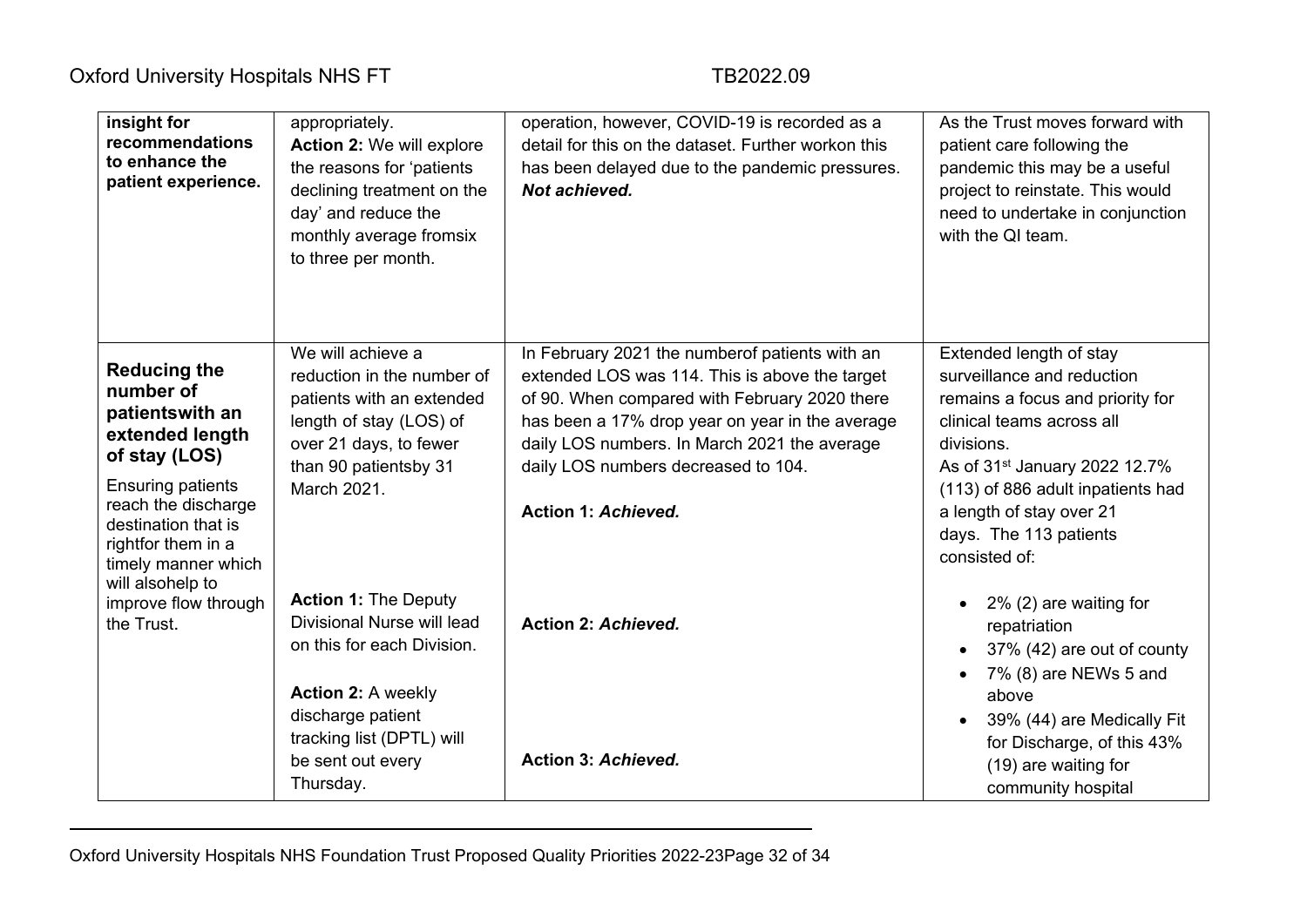|                                                                                 | <b>Action 3: Each Division</b><br>will carry outa weekly<br>review of this cohort of<br>patientswhich will be<br>documented on the<br>patient's electronic record<br>.Action 4: Monday to<br>Friday all delays will be<br>reviewed at the midday<br>huddle to resolve issues<br>and reduce LOS                                                                                                                                                                                                                                                                   | <b>Action 4: Achieved.</b>                                                                                                                                                                                                                                                                                                                                                                                                                                                                                                                                                                                                                                                                                                                                                                                                                                                                                      | placement or any other<br>bedded intermediate/<br>reablement care and 7%<br>(3) are waiting for social<br>care reablement or home-<br>based intermediate care<br>time limited<br>The team continue with focused<br>work in this area to keep to our<br>trajectory and below the National<br>Target                                                                                                                                                                                                                                                                                                             |
|---------------------------------------------------------------------------------|------------------------------------------------------------------------------------------------------------------------------------------------------------------------------------------------------------------------------------------------------------------------------------------------------------------------------------------------------------------------------------------------------------------------------------------------------------------------------------------------------------------------------------------------------------------|-----------------------------------------------------------------------------------------------------------------------------------------------------------------------------------------------------------------------------------------------------------------------------------------------------------------------------------------------------------------------------------------------------------------------------------------------------------------------------------------------------------------------------------------------------------------------------------------------------------------------------------------------------------------------------------------------------------------------------------------------------------------------------------------------------------------------------------------------------------------------------------------------------------------|----------------------------------------------------------------------------------------------------------------------------------------------------------------------------------------------------------------------------------------------------------------------------------------------------------------------------------------------------------------------------------------------------------------------------------------------------------------------------------------------------------------------------------------------------------------------------------------------------------------|
| To minimise the<br>occurrence of<br>nosocomial<br>COVID-19 in the<br><b>OUH</b> | Action 1: Set up a<br>database to monitor the<br>proportion of cases likely<br>to be hospital acquired<br>using the definitions* of<br>HOIHA, HOPHA,<br>HODHA, and to<br>act swiftly to work with<br>clinical areas where an<br>increased number of<br>cases is noted. To submit<br>data on nosocomial<br>infection rates nationally<br>as required.<br>Action 2: To complete a<br>gap analysis against the<br><b>NHSE&amp;I Infection</b><br><b>Prevention and Control</b><br><b>Board Assurance</b><br>Framework document<br><b>Action 3: To work with all</b> | Action 1: Database set up and admission<br>screening compliance can be accessed via the<br>Orbit dashboard.<br>Data continues to be reported nationally.<br>Action 2: The BAF was reviewed and updated<br>following presentation to Integrated Assurance<br>Committee (IAC) in February 2021 and will be<br>provided to NHSE&I for assurance of IPC<br>measures being undertaken in the Trust. No<br>significant gaps identified. Fully achieved.<br><b>Action 3:</b> To work with all clinical areas to reduce<br>opportunities for SARS- CoV2 transmission,<br>considering both patients and staff (e.g. patient<br>triage and pathways, diagnostics, patient<br>placement, social distancing, cleaning,<br>communications, education). The IPC Team has<br>worked seven days a week since December 2020<br>with onsite services, the Health and Safety Team<br>and Occupational Health to reduce the risk of | 7 Key Points to Prevent HCAI<br>during the COVID-19 pandemic<br>now launched. Trust internal<br>auditors BDO findings report good<br>knowledge across the MDT<br>around 7 steps, identifies some<br>actions around ventilator<br>associated pneumonia (VAP) and<br>that standardised reporting<br>mechanism to hospital infection<br>prevention and control committee<br>(HIPCC) required. Task & Finish<br>Group to review VAP bundles and<br>delivery of them has been<br>completed. This Quality priority<br>has continued into 2021 22 and<br>remains focussed on reducing<br>opportunities for SARS- CoV2 |